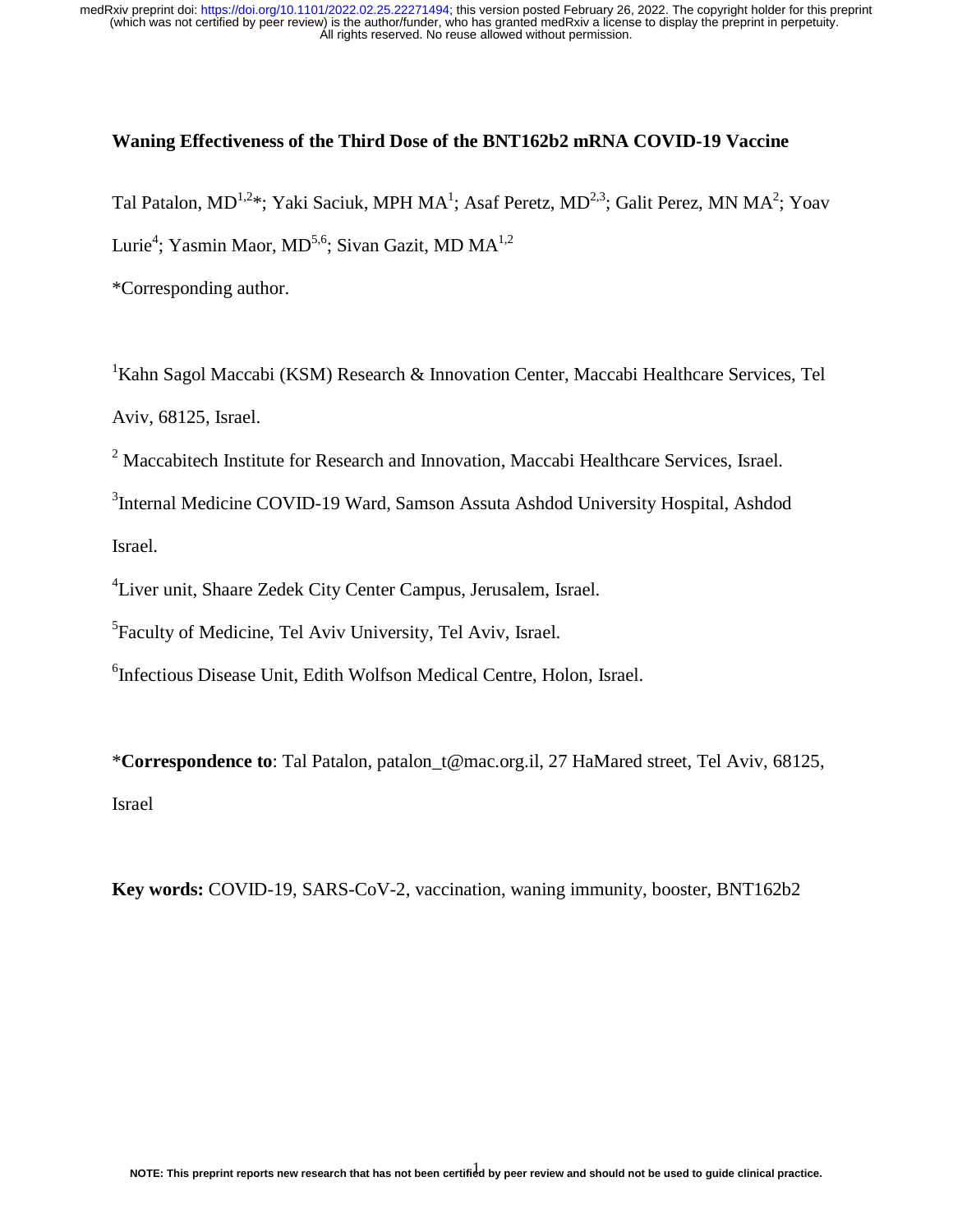#### **Abstract**

The duration of protection of the third (booster) dose of the BioNTech/Pfizer BNT162b2 mRNA Coronavirus Disease 2019 vaccine has yet to be sufficiently researched, while global discussions around the necessity and effectiveness of a fourth dose are already underway. By conducting a retrospective study implementing a test-negative case-control design, analyzing 546,924 PCR tests performed throughout January 2022 by 389,265 persons who received three doses of the vaccine, we found that the effectiveness in each month since vaccination decreased significantly. Compared to those vaccinated early, on August 2021, relative protection against infection waned from 53.4% a month after vaccination to 16.5% three months after vaccination. These results suggest that there is a significant waning of vaccine effectiveness against the Omicron variant of the third dose of the BNT162b2 vaccine within a few months after administration and should prompt policy discussion as to additional booster doses and vaccine development.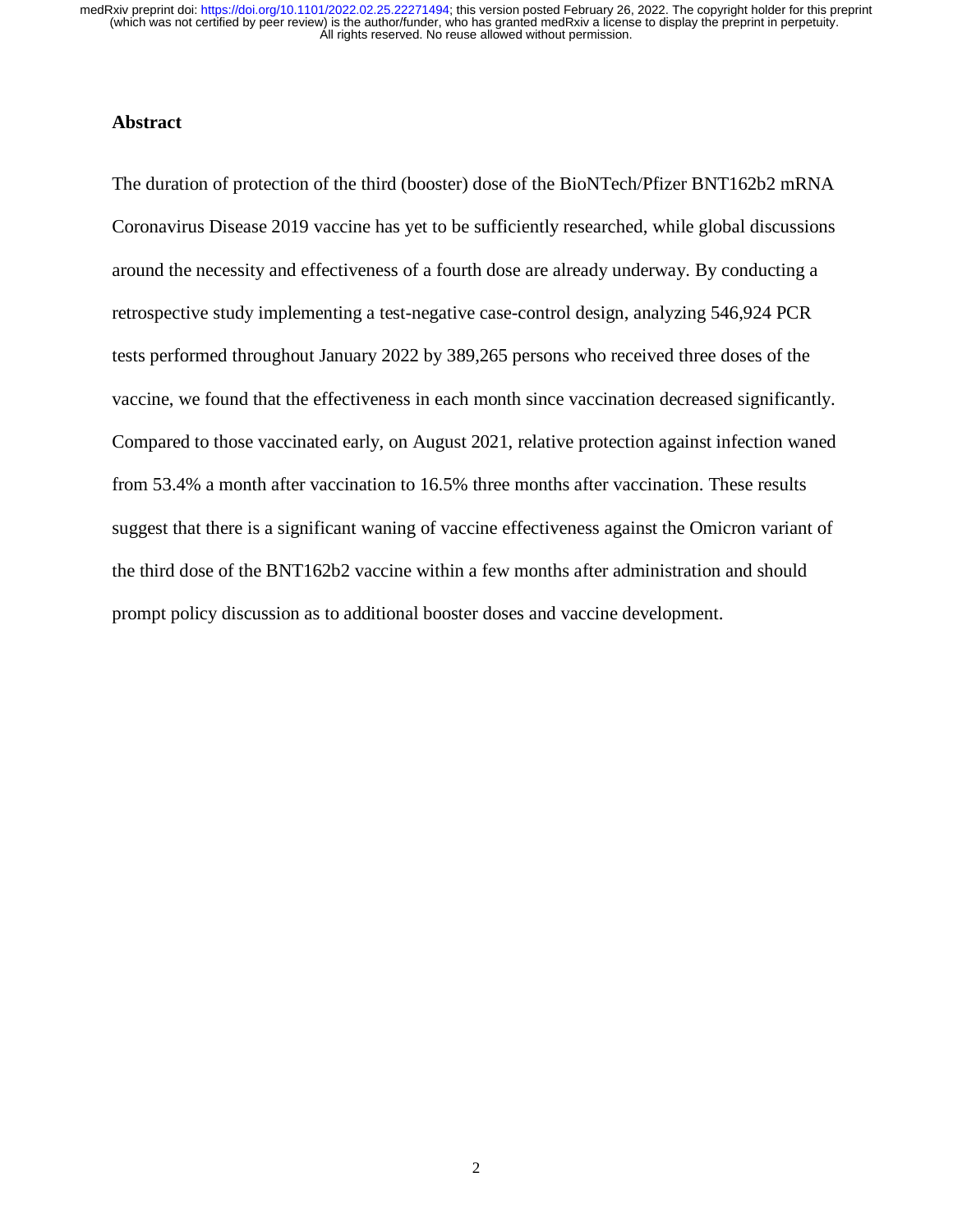## **Introduction**

Both the short-term effectiveness of two doses of the BioNTech/Pfizer BNT162b2 mRNA coronavirus disease 2019 (COVID-19) vaccine<sup>1–4</sup> and the waning of the vaccine-induced immunity have been demonstrated in previous research,<sup>5–9</sup> though the latter has been mild against severe disease.<sup>10</sup> These studies, alongside the surge of breakthrough infections with the Delta Variant (B.1.617.2) of the SARS-CoV-2 led policy makers around the globe to administer the third (booster) dose of the vaccine.

In Israel, an early adopter of the two-dose BNT162b2 regimen, a similarly rapid campaign was carried out for the third dose. The booster was first approved on July 30, 2021 for all individuals aged 60 or older who received the second dose at least five months prior, and by August 29, 2021, the campaign was extended to include all individuals aged 12 or older. This swift rollout of the booster facilitated early real-world investigations of its short term effectiveness, largely demonstrating a restored short-term effectiveness<sup>7,9,11,12</sup>.

However, the question of the duration of protection of the third dose and its effectiveness against different variants has yet to be sufficiently researched. Nonetheless, in Israel, the recent surge of infections with the highly transmissible Omicron  $(B.1.1.529)^{13,14}$  variant has led to the January 2, 2022 official recommendation to administer a fourth dose of the vaccine to medical personnel and people ages 60 and older,<sup>15</sup> while expanding the eligibility criteria is currently under discussions.<sup>16</sup>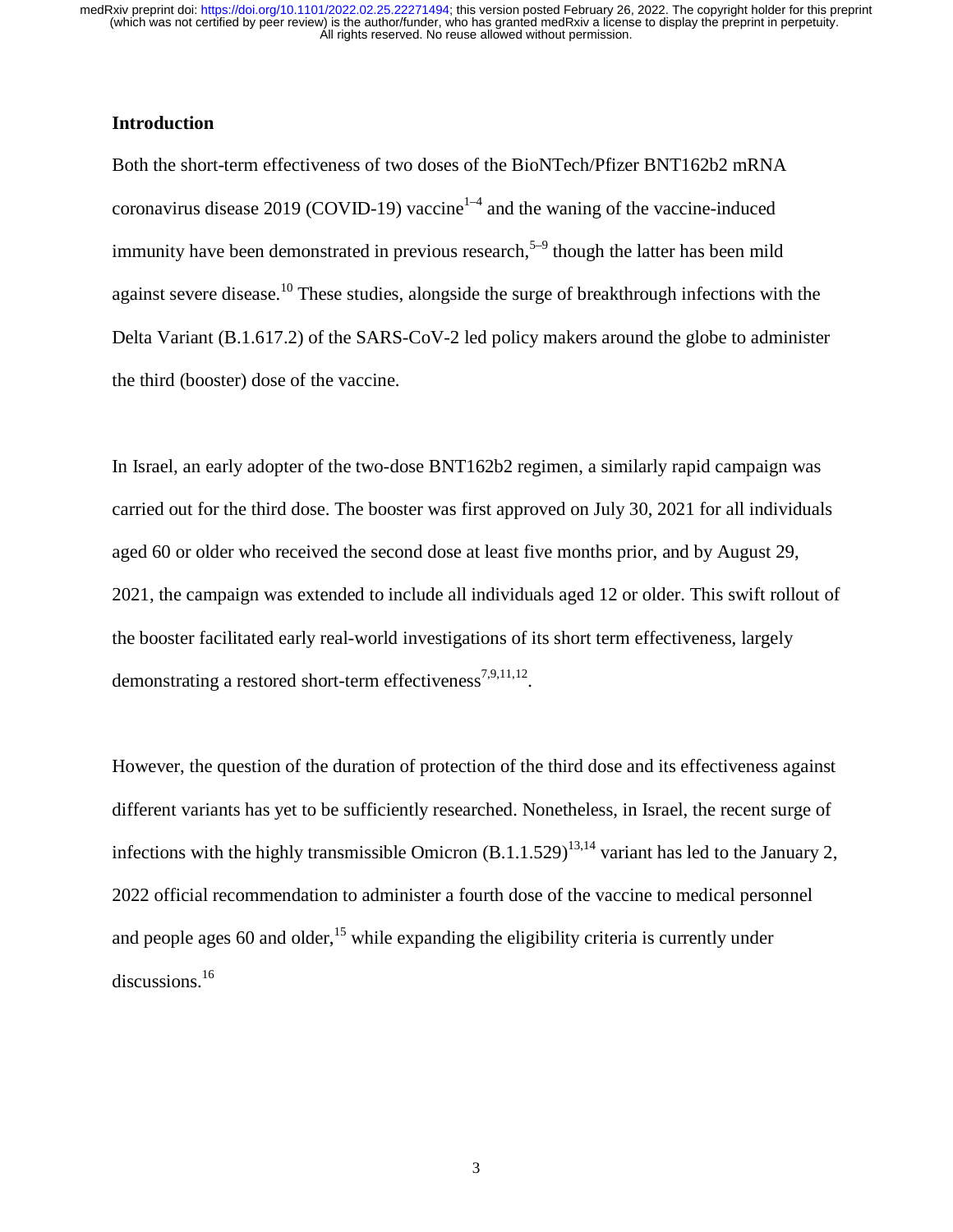To this end, we conducted a retrospective analysis examining the association between booster breakthrough infections with the Omicron variant and time-since-vaccination, leveraging data from Maccabi Healthcare Services (MHS), an Israeli health fund that covers 2.5 million lives.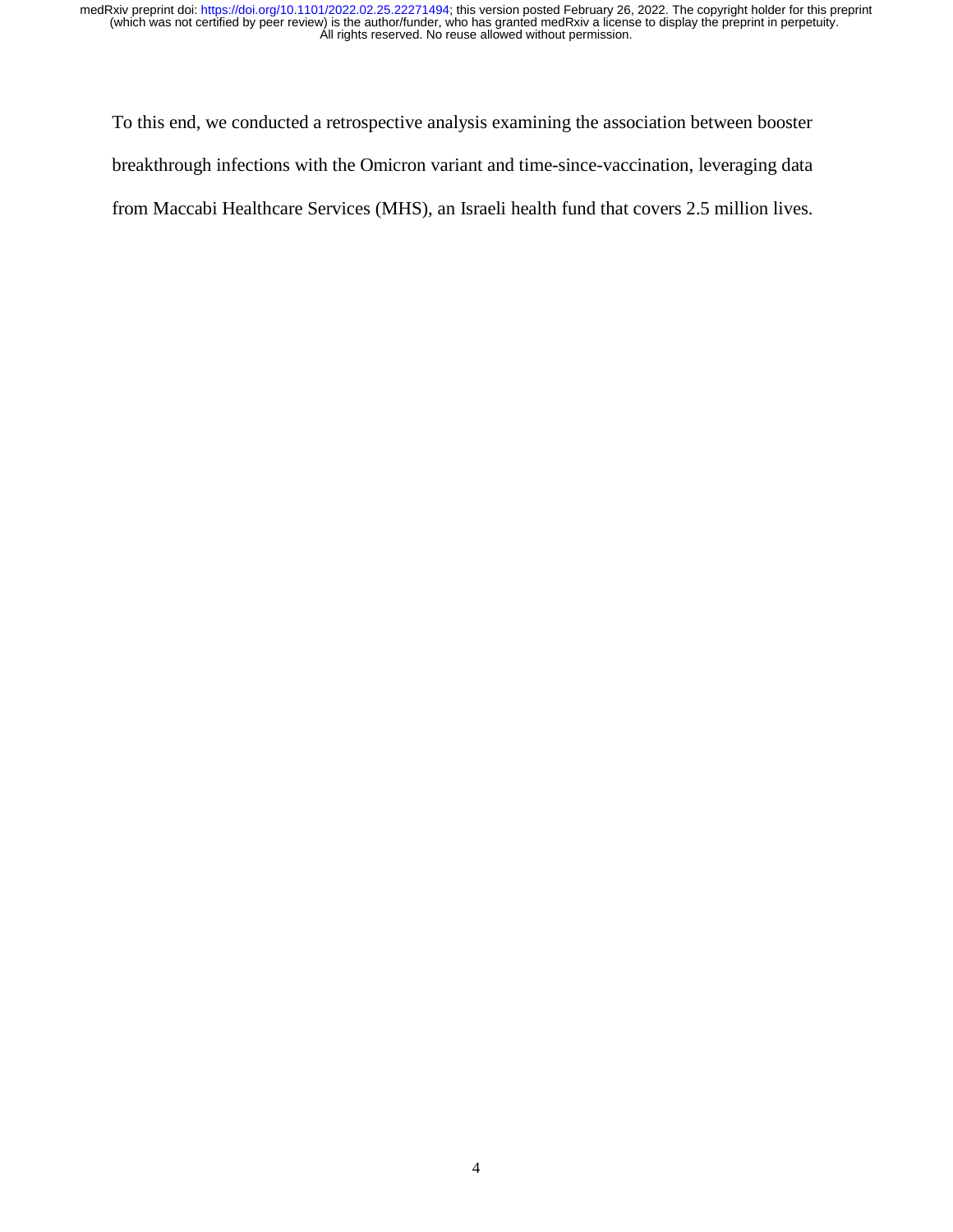#### **Methods**

#### *Study population and data sources*

The study population included all MHS members aged 16 or older who received at least two doses of the BNT162b2 vaccine by August 1, 2021. Individuals were excluded from the study if they had a positive SARS-CoV-2 polymerase chain reaction (PCR) assay test result, disengaged from MHS for any reason prior to the start of the study period or joined MHS prior to March 2020, hence might have an incomplete COVID-19-related history. Anonymized Electronic Medical Records (EMRs) were retrieved from MHS' centralized computerized database, a statemandated, non-for-profit, health fund in Israel which covers 26.7% of the population. This centralized database has been maintained for over three decades, allowing for a comprehensive longitudinal medical follow-up, including demographic data, clinical measurements, outpatient and hospital diagnoses and procedures, medications dispensed, imaging performed and comprehensive laboratory data from a single central laboratory.

#### *Data extraction*

Individual-level demographic data of the study population included sex, age and a coded residential socioeconomic geographical statistical area (GSA), assigned by Israel's Central Bureau of Statistics, which is the smallest geostatistical unit of the Israeli census (corresponds to neighborhoods) and embodies the socioeconomic status. COVID-19 related data consisted of dates of vaccination and results of any polymerase chain reaction (PCR) tests for SARS-CoV-2, given that all such tests are recorded centrally. COVID-19-related hospitalizations and mortality records were retrieved as well. Captured data also consisted of information on chronic diseases from MHS' automated registries, including cardiovascular diseases<sup>20</sup>, hypertension, diabetes<sup>21</sup>.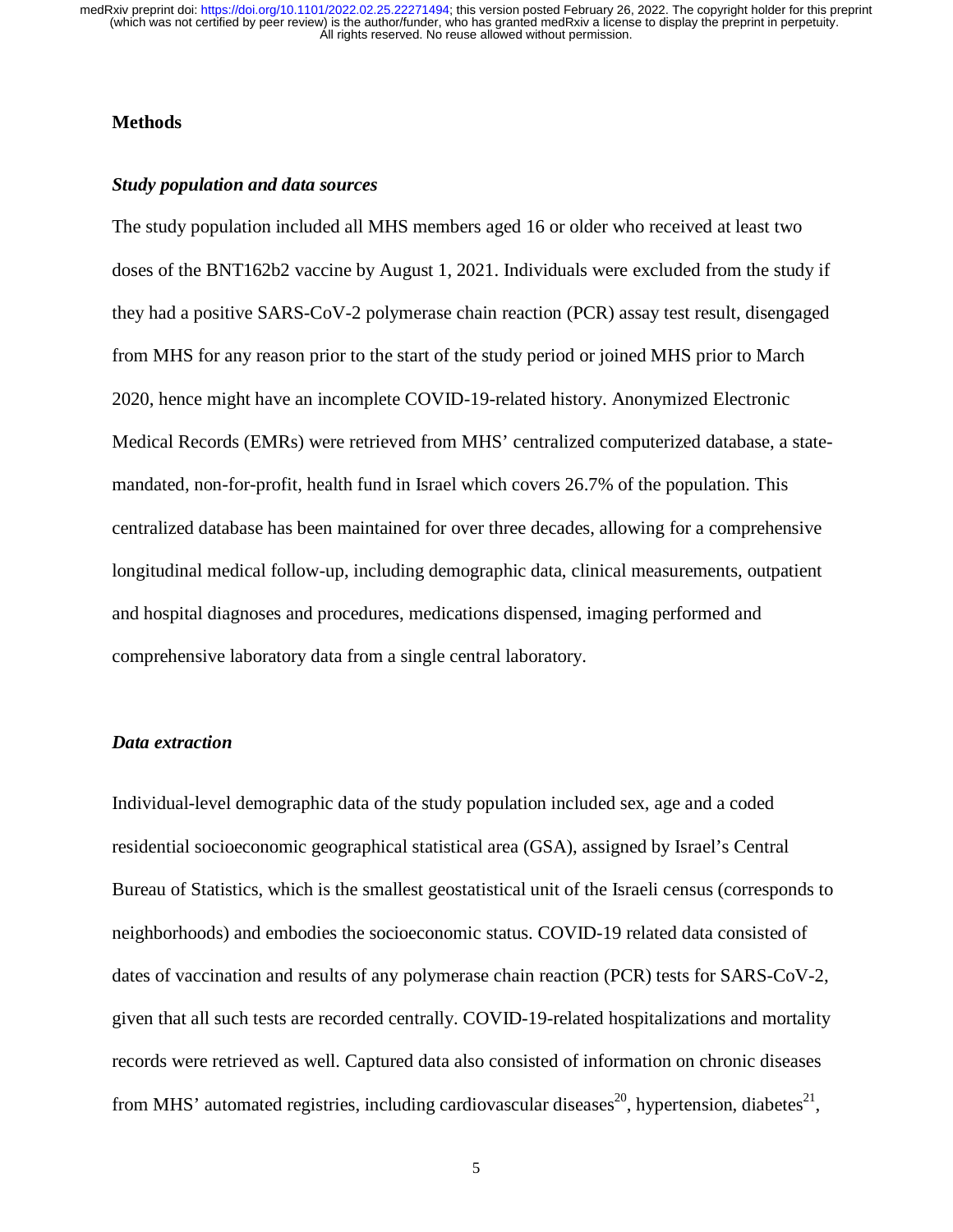chronic kidney disease  $(CKD)^{22}$ , chronic obstructive pulmonary disease (COPD), obesity (defined as a body mass index of 30 or higher) and immunocompromised conditions.

#### *Measured Outcomes*

We evaluated two SARS-CoV-2-related outcomes. The first was breakthrough infections, defined as a positive documented RT-PCR test 7 days or more after a vaccine dose (i.e., a booster breakthrough infection was defined as a positive test taken 7 or more days after inoculation and not after the fourth dose, if such was administered). The 7-day cutoff was chosen based on previous research the BNT162b2 vaccine effectivenesss.<sup>1,11</sup> The second outcome referred to a severe disease, defined as a COVID-19-related hospitalization or death occurring within the same time frame. Outcomes were evaluated during the follow-up period of January 1 to January 21, 2022, an Omicron-dominant period in Israel.<sup>13</sup>

The analysis was stratified to different groups, each stratum represented a different time-sincevaccination. The rationale is that if no waning of the booster exists, the rates of breakthrough infection will not depend on the time-from-vaccination. However, if waning of the booster does occur, protection conferred by the third dose will gradually decrease with time-since-vaccination.

#### *Design and Statistical Analysis*

#### *Main analysis – test-negative case-control design*

Our main analysis consisted of a test-negative case-control design. The test negative design, which has long been used in vaccine effectiveness research, is becoming increasingly common in SARS-CoV-2 vaccine studies, due to its strength in controlling against bias stemming from healthcare seeking behavior.<sup>11,23,24</sup> In this analysis, we defined cases as PCR-positive persons or persons with a severe manifestation of COVID-19 during the follow-up period (cases were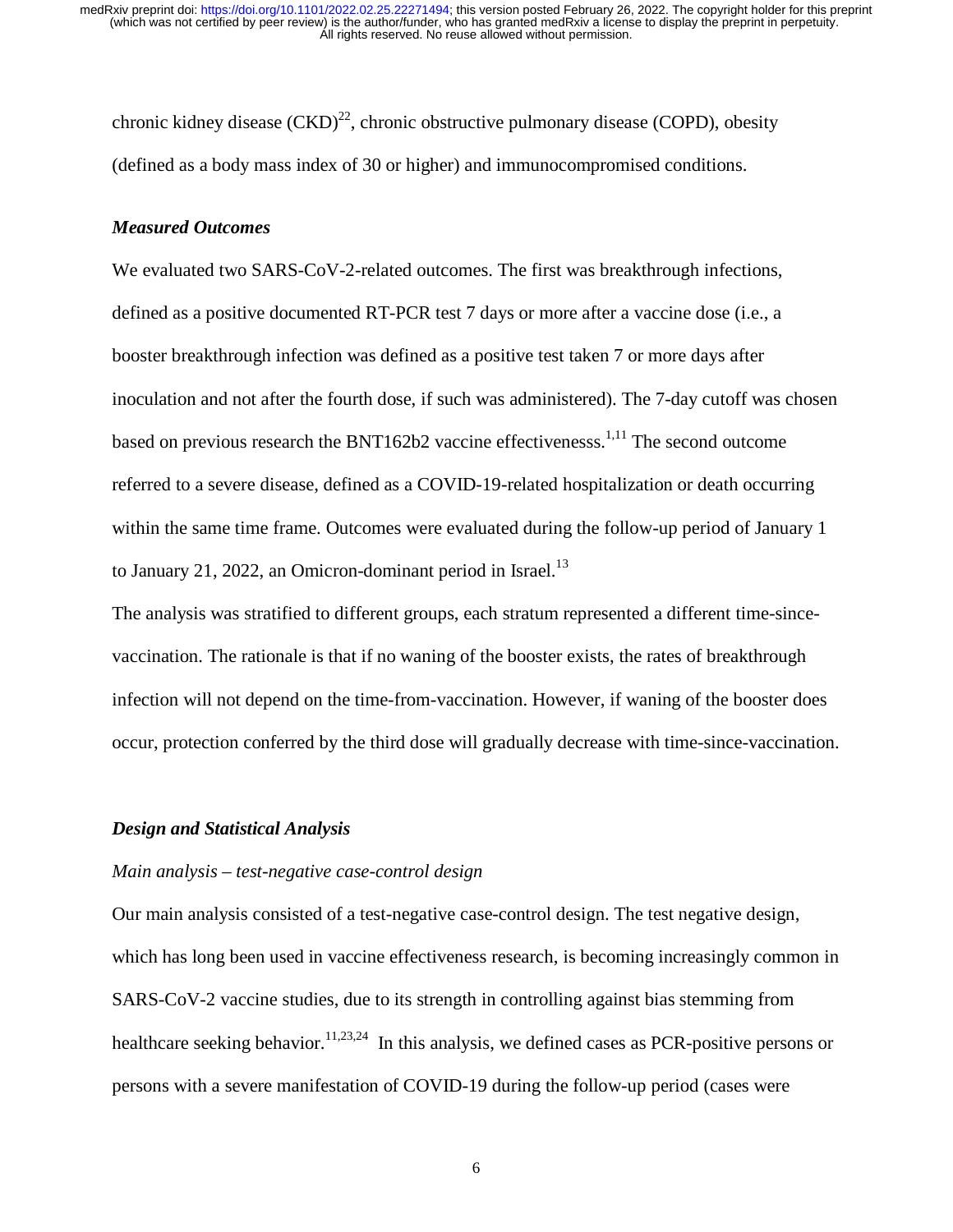defined for each of the two outcomes separately). Eligible controls were PCR negative individuals who had neither tested positive prior to the date of the positive PCR or the COVIDrelated hospitalization of their matched caseand whose test was not done after administration of the fourth vaccine, if such was administered. A 1:1 matching was performed based on sex, age group (16 to 29 years, 30 to 39 years, 40 to 49 years, 50 to 59 years, and  $\geq 60$  years), GSA, calendrical week of testing, and the month of receipt of the second dose. The first positive PCR test and the first negative PCR test were the only tests included for each case and control, respectively. All negative PCRs for cases were excluded from the study, therefore an MHS member was either a case or a control, not both.<sup>6</sup>

The analysis sought to estimate the reduction in the odds of a positive outcome at different time points following the receipt of the booster dose. Therefore, we stratified the analysis for each month-since-vaccination, where in each stratum matched pairs included only cases that met that specific month since vaccination or the reference group of August 2021vaccinees (hence, the number of matched pairs differed between time points). <sup>6</sup> The vaccination status (and time from inoculation) was determined at the time of the PCR test (for the first outcome assessing breakthrough infections) or the COVID-19 hospitalization (for the second outcome assessing severe disease).

A conditional logistic regression model was fit to the data, accounting for the matching. The vaccine effectiveness (VE) of the booster in each month, compared to the first month of eligibility for the booster<sup>17</sup> (August 2021) was calculated as  $100\%$  \*[1-(Odds Ratio)] for each of the month-since-vaccination categories. To address potential confounders, we adjusted for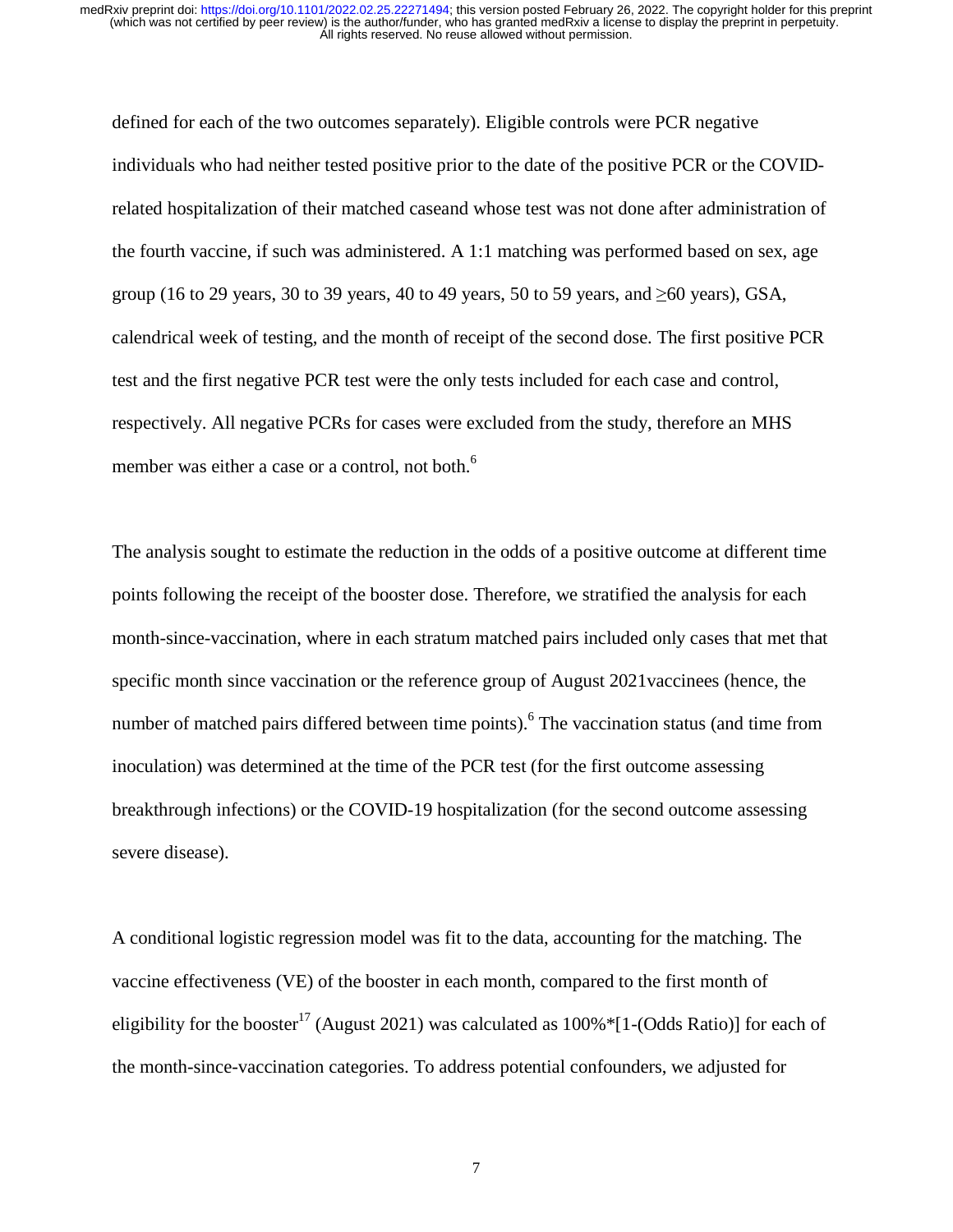underlying comorbidities, including obesity, cardiovascular diseases, diabetes, hypertension, chronic kidney disease, COPD and immunosuppression conditions.

#### *Additional Analyses*

We carried out three additional analyses. First, as a sensitivity analysis for the occurrence of a booster breakthrough infection, we repeated the test-negative analysis, this time unmatched allowing individuals to contribute multiple negative tests, but excluding them once they tested positive (further details can be found in Patalon et al).<sup>11</sup> In order to account for repeated sample collection from the same individual, a Generalized Estimating Equation (GEE) logistic regression model was fit to the data.<sup>25 25</sup> Adjustment included demographics and the same comorbidities as the main analysis, in addition to a series of dummy variables representing the calendar week in which the PCR test was performed to address exposure. We assumed an exchangeable correlation structure. In our second sensitivity analysis, we reran the main analysis while including tests that were performed 0 to 6 days after the administration of the fourth dose of the vaccine. The rationale was that if we consider 'fully vaccinated' individuals as those 7 days or more after receiving a fourth dose (similarly to the booster), tests performed within that period should not be excluded. This also allowed us to mitigate a potential selection bias of excluding tests of early vaccinees.

Finally, we performed the main analysis again while changing the reference group; instead of the earliest booster vaccinees (i.e., those vaccinated in August 2021), we compared each stratum of time-since-booster to those unvaccinated with the booster, namely persons who received *only* two doses of the vaccine. The advantage of such an analysis is the ability to assess whether the *marginal* effectiveness of the booster over the second dose decreases with time. However, as by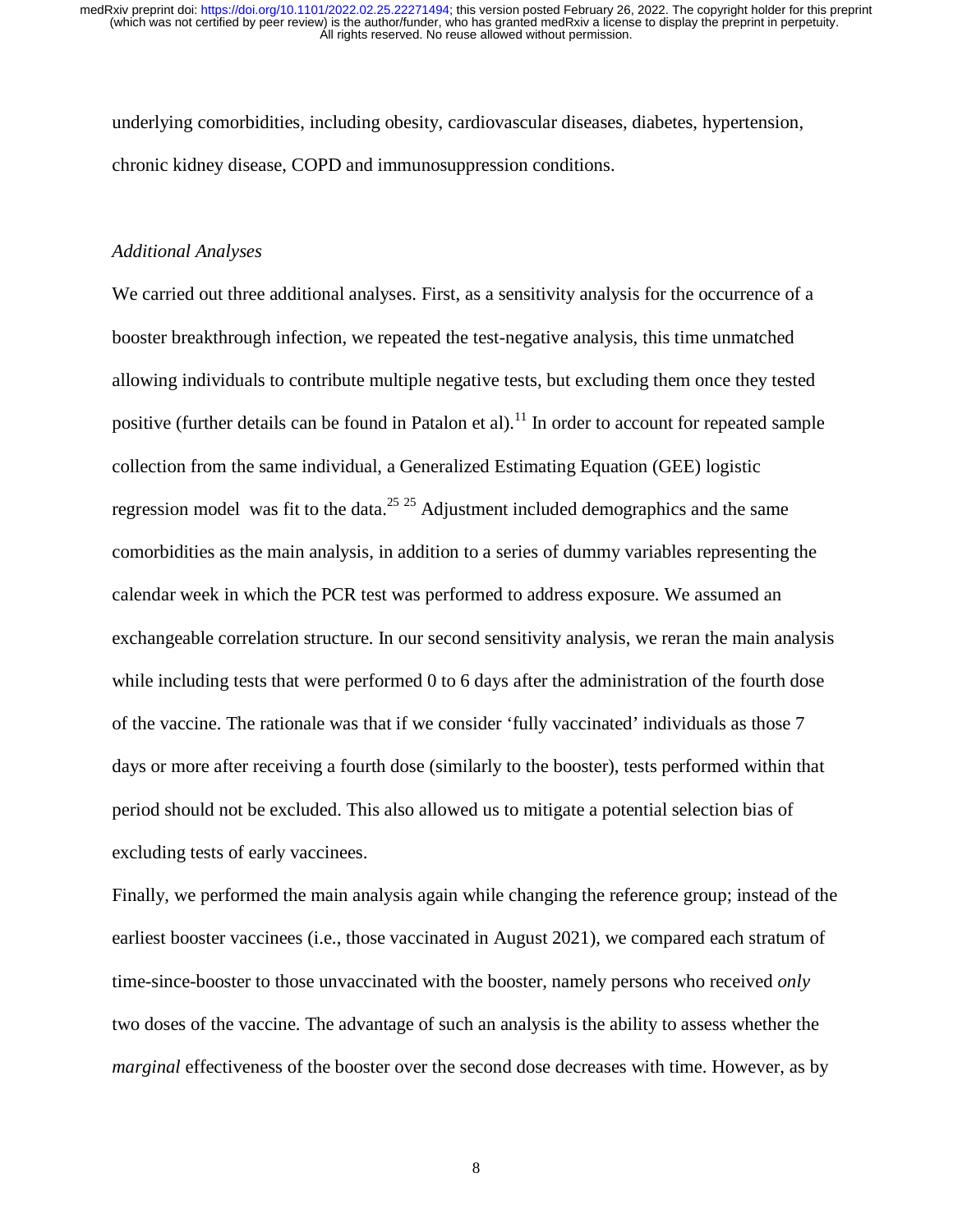the outcome period of January 2022 most of Israel's population had already received the booster, the reference group of those unvaccinated is admittedly prone to bias, as has been discussed in previous papers.<sup>11</sup> Therefore, in light of this concern, we chose to present this analysis as a supplementary one.

All analyses were performed using R Studio version 3.6 with the MatchIt, gee and survival packages.

## **Ethics declaration:**

This study was approved by the MHS (Maccabi Healthcare Services) Institutional Review Board. Due to the retrospective design of the study, informed consent was waived by the IRB, as all identifying details of the participants were removed before computational analysis.

#### **Data availability statement:**

According to the Israel Ministry of Health regulations, individual-level data cannot be shared openly. Specific requests for remote access to de-identified community-level data should be referred to KSM, Maccabi Healthcare Services Research and Innovation Center.

#### **Code availability statement:**

Specific requests for remote access to the code used for data analysis should be referred to KSM, Maccabi Healthcare Services Research and Innovation Center.

#### **Funding statement**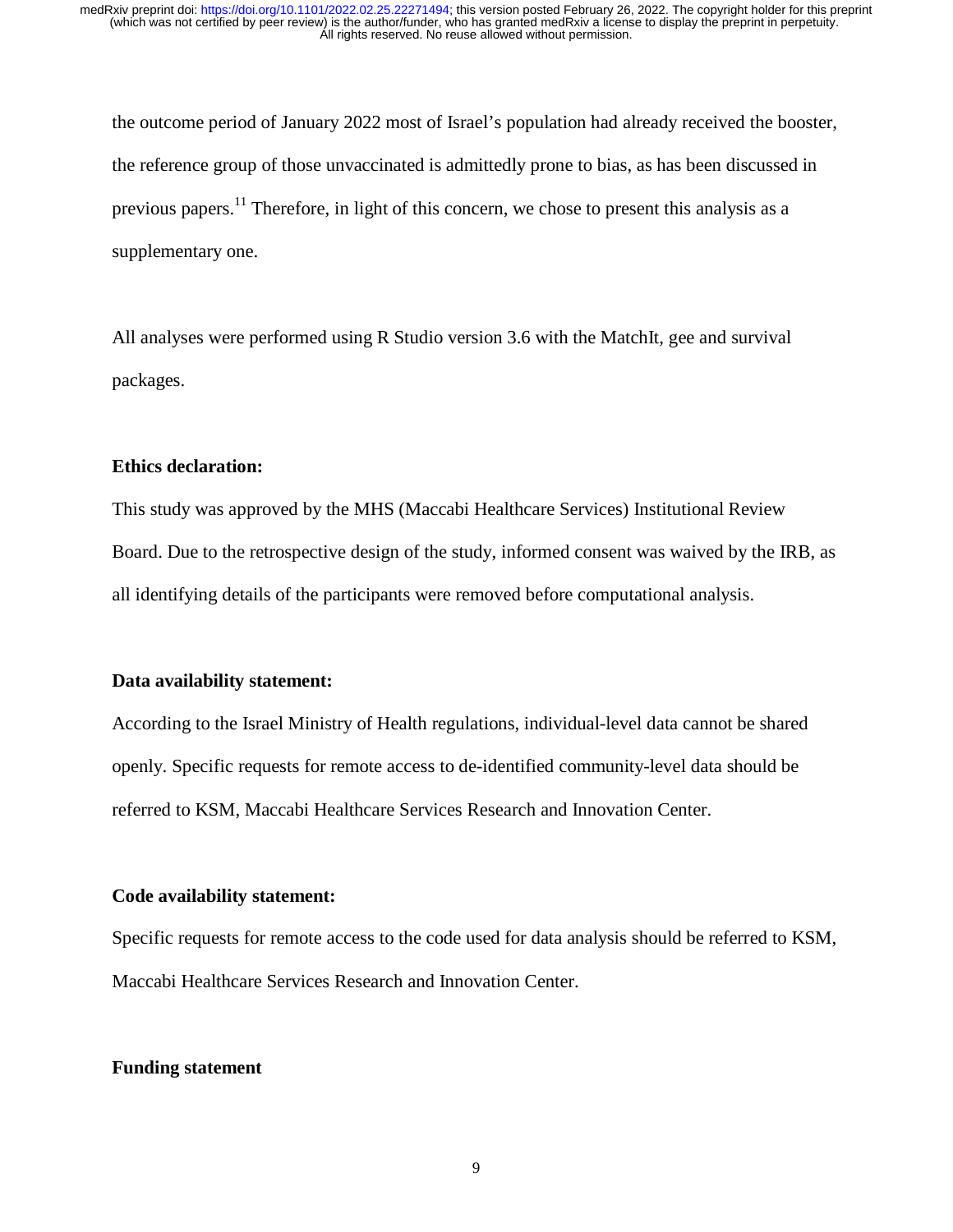There was no external funding for the project.

# **Competing interest statement**

YM received lecture fees and a quality grant from Pfizer. All other authors declare they have no

conflict of interest.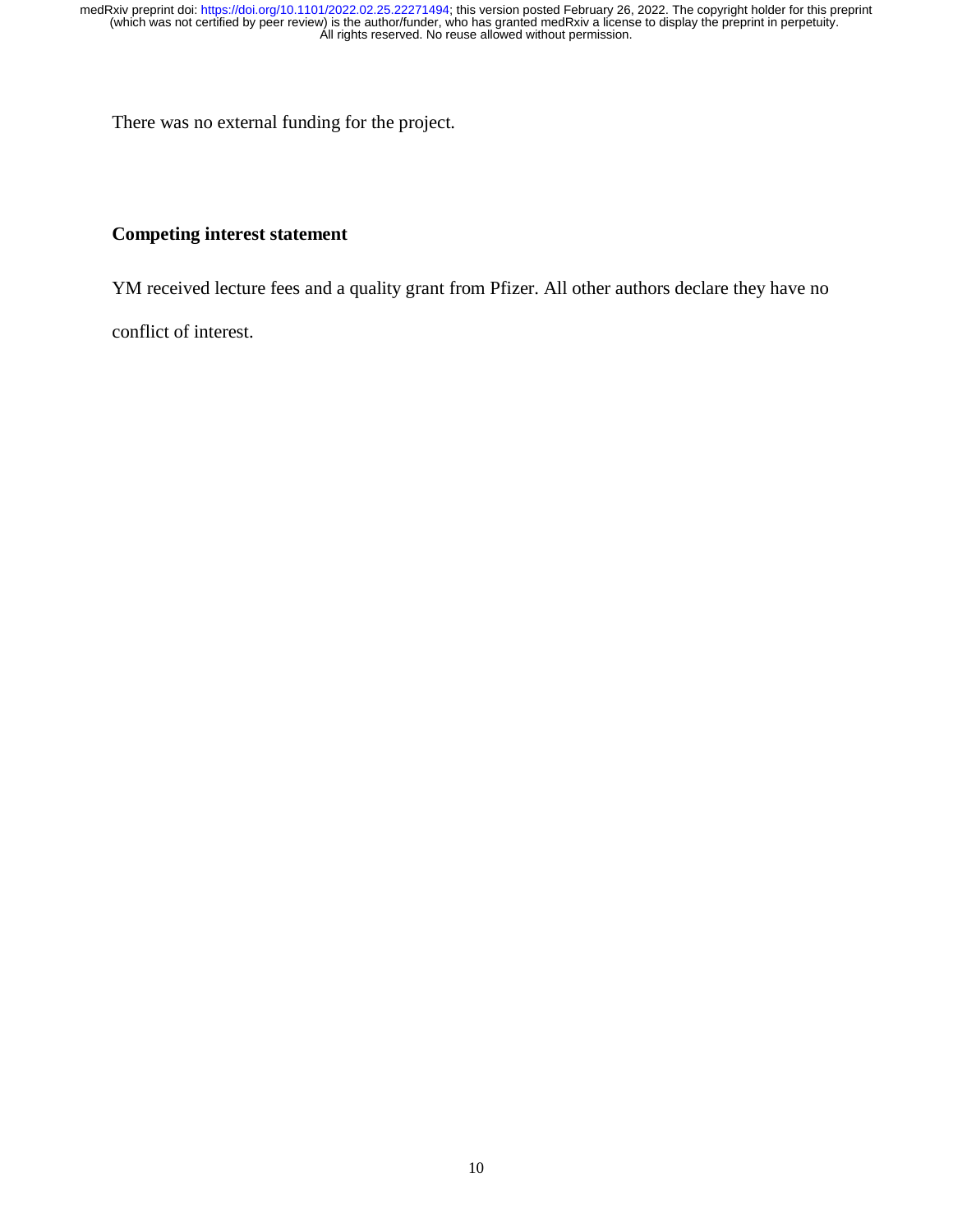#### **Results**

546,924 PCR tests by 389,265 MHS members were performed during the outcome period of January 1 to January 21, 2022. 53,486 tests (performed by 38,145 individuals) were excluded from the main analysis, as they were conducted after the administration of the fourth dose (see additional analyses). Population characteristics can be found in **Table 1**. Overall, those vaccinated early were more chronically ill, likely correlating with earlier compliance to vaccination by the older population, emphasizing the need for adjustment.

The follow-up period exemplified Omicron's rapid spread, with an increase in the daily numbers of infections and severe disease (**Figure 1**). During the examined Omicron-dominant period, a total of 101,737 booster breakthrough infections and 482 breakthrough infections resulting in COVID-19 hospitalizations or deaths were detected, of which 30,870 infections, 208 hospitalizations and 9 deaths were among those who received the booster dose early, in August 2021, whereas 1,082 infections, 4 hospitalizations and zero mortality were among the 'newly vaccinated' booster recipients, receiving their booster dose in December 2021. In that same Omicron period, 16,938 infections and 122 hospitalizations were recorded among those who received only two doses.

#### *Main analysis – test-negative case-control design*

**Table 2** details the results of the conditional regression in terms of the derived VE, whereas **table S1** details the adjusted Odds Ratio (aOR) in each month-from-vaccination. The aOR represents the ratio between the odds of testing positive or having severe COVID-19 during the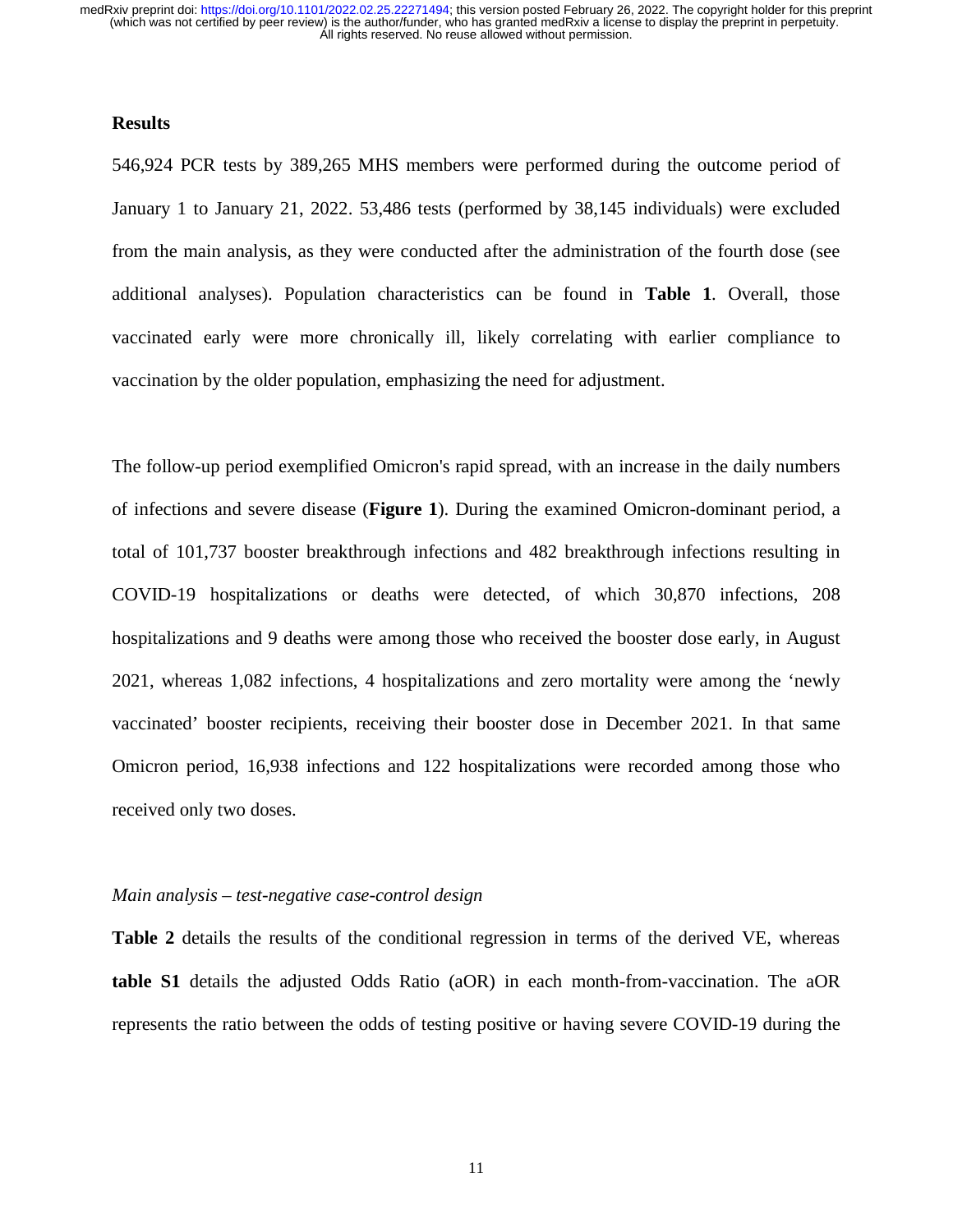January 1-21, 2022 period among those vaccinated in August 2021 (the first month of eligibility to the booster shot) and the respective odds in each subsequent month.

In the main analysis, we matched 110,918 cases and controls (in a 1:1 ratio) for the breakthrough infection analysis, and 562 cases and controls for the severe COVID-19 analysis (hospitalization or death). The vaccine effectiveness against infection of 'newly' vaccinated individuals (i.e. those receiving the booster in December, a month prior to the outcome period in January 2022) was 53.4% (95% Confidence Interval [CI], 47.7%-58.6%) compared to those vaccinated early, in August. VE declined rapidly in the subsequent two months, with 35.7% (95% CI, 29.8%-41.2%) VE for those vaccinated in November 2021 (two months prior to the outcome period) compared to August 2021, and 16.5% (%95 CI, 13.0%-19.9%) for the October 2021 vaccines. Those who received the booster shot in September 2021 had comparable odds of infection to those receiving the booster a month earlier, in August 2021 (**Table 2, Figure 2**). None of the comorbidities had a clinically significant effect **(Table S1**) on VE.

As for severe disease, we did not reach significance implying a decreasing VE against hospitalizations or death as a function of time-since-inoculation (**Tables 2, S1**). However, the raw numbers are too small to support a reliable conclusion.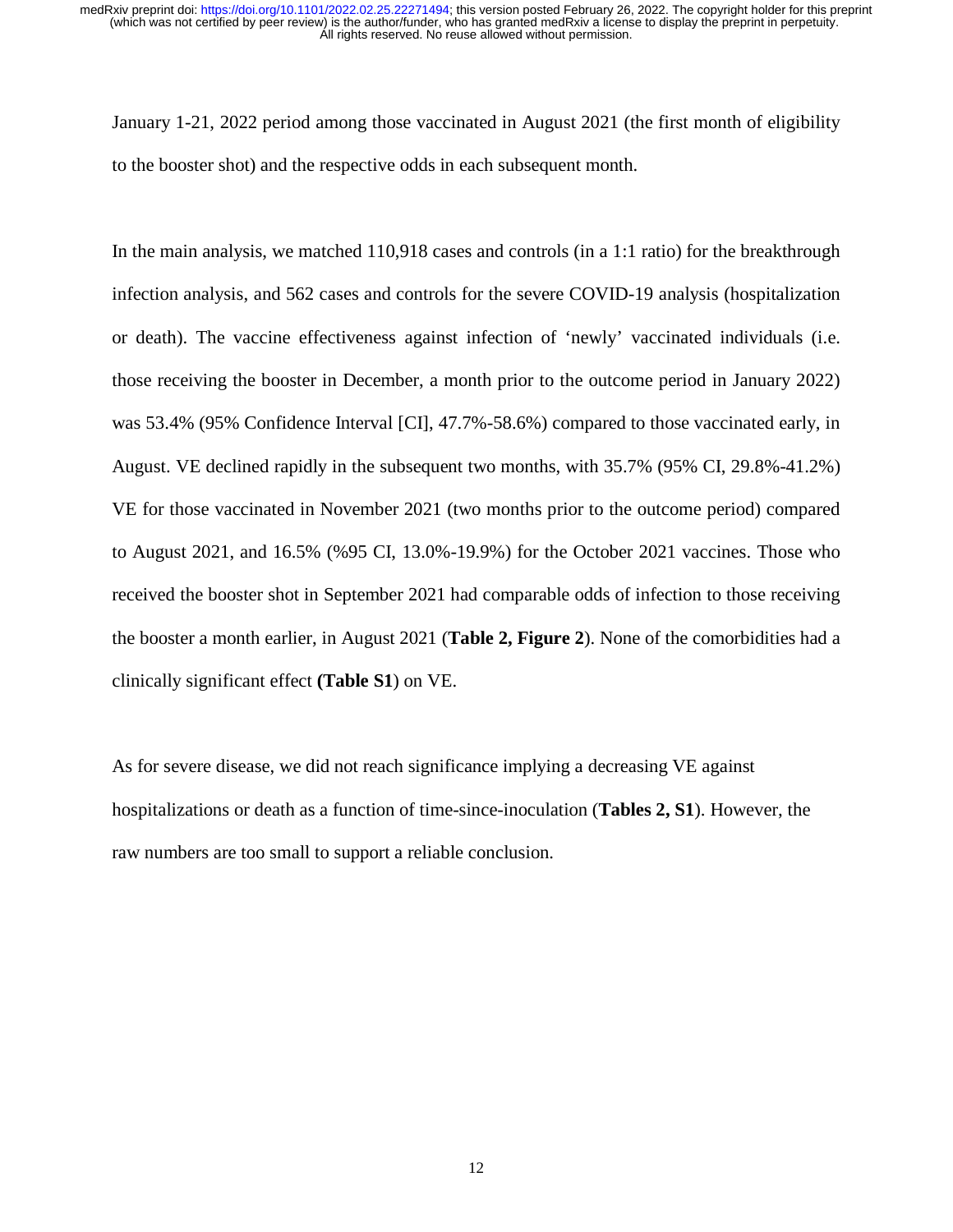#### *Additional Analyses*

The results of both sensitivity analyses (allowing for individuals to contribute multiple negative tests using a GEE logistic regression model and including tests performed on days 0-6 after the fourth vaccine dose) yielded estimates of VE that were overall similar to the results presented in the main analysis (**Tables S2 and S3** respectively).

The third additional analysis included changing the reference group; instead of a comparison within the booster recipients (that is, comparing the earlier vaccinees to late vaccinees), we compared each month of booster vaccinees to persons unvaccinated with the booster, namely those who received only two doses. Thus, we estimated the marginal effectiveness, or the added benefit of the booster compared to the second dose. In this analysis, we matched 128,854 persons for the breakthrough infection analysis and 722 persons for the severe COVID-19 analysis (hospitalization or death). The marginal effectiveness against infection of a booster dose given a month before the outcome period was at its peak at 59.4% (95% CI, 54.9%-63.5%). Effectiveness declined gradually with time from inoculation, reaching 16% (95% CI, 12.3%- 19.5%) in those vaccinated 5 months prior to the outcome period compared to those not receiving the booster dose (Tables 3 and S4). As for the marginal effectiveness against severe disease, it seems that waning exists though to a much lesser degree, as effectiveness declines from 72.2% (95% CI, 37.8%-87.6%) 3 months after inoculation to 54.5% (95% CI, 13.4-76.1) five months after vaccination. However, numbers are small as also reflected by the confidence intervals.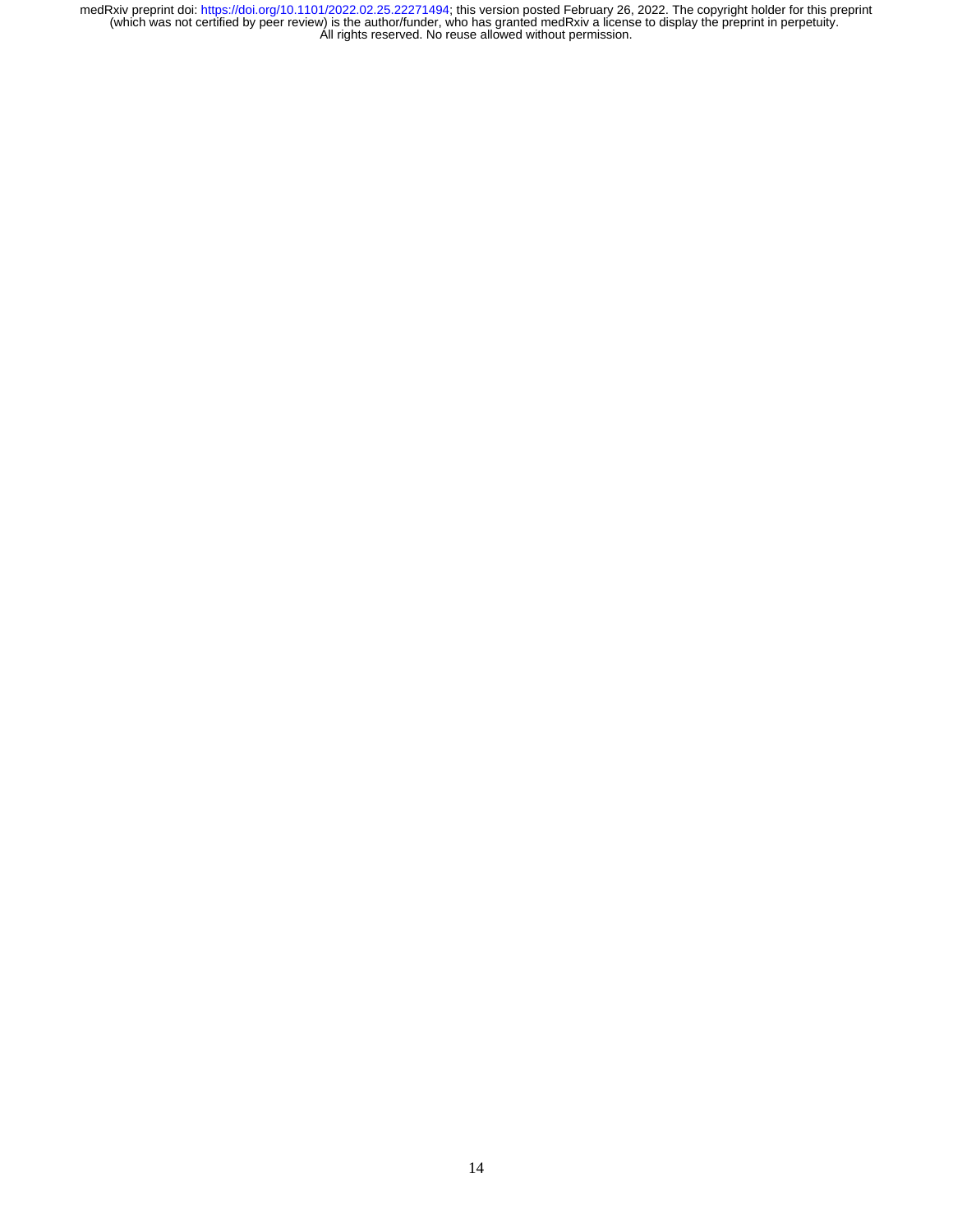#### **Discussion**

This research investigated the long-term duration of protection of the third (booster) dose of the BioNTech/Pfizer mRNA BNT162b2 vaccine against breakthrough infections largely due to the Omicron variant of SARS-CoV-2; a pivotal question in light of global discussions about the need for a fourth vaccine dose.

Our main analysis took a test-negative approach, comparing VE between recipients of the booster at different time points from inoculation. The analysis is based on the premise that had there been no waning of the booster protection over time, we would have seen no difference in infection odds at different times from vaccination (within the same calendrical outcome period). Nonetheless, we found that the effectiveness in each month since vaccination decreased significantly, whereas VE against infection compared to the first month of eligibility of the booster (August 2021) declined from 53.4% a month after vaccination to 16.5% three months after the booster dose. As for marginal protection of the third dose compared to the second dose (that is, protection gained on top of the one gained from two doses), we found a residual vaccine effectiveness of 16% after 5 months. Though the data suggests a milder waning of protection against severe disease, number of hospitalizations and mortality were too small to reach a reliable conclusion.

Studies have demonstrated that the third dose increases immunogenicity against SARS-CoV-2 as reflected by a rapid and broad immune response to the third BNT162b2 dose.<sup>7,11</sup> Our results suggested a time dependent response with a primary increase in VE followed by waning of effectiveness. Overall, this waning of protection matches our knowledge of the course of the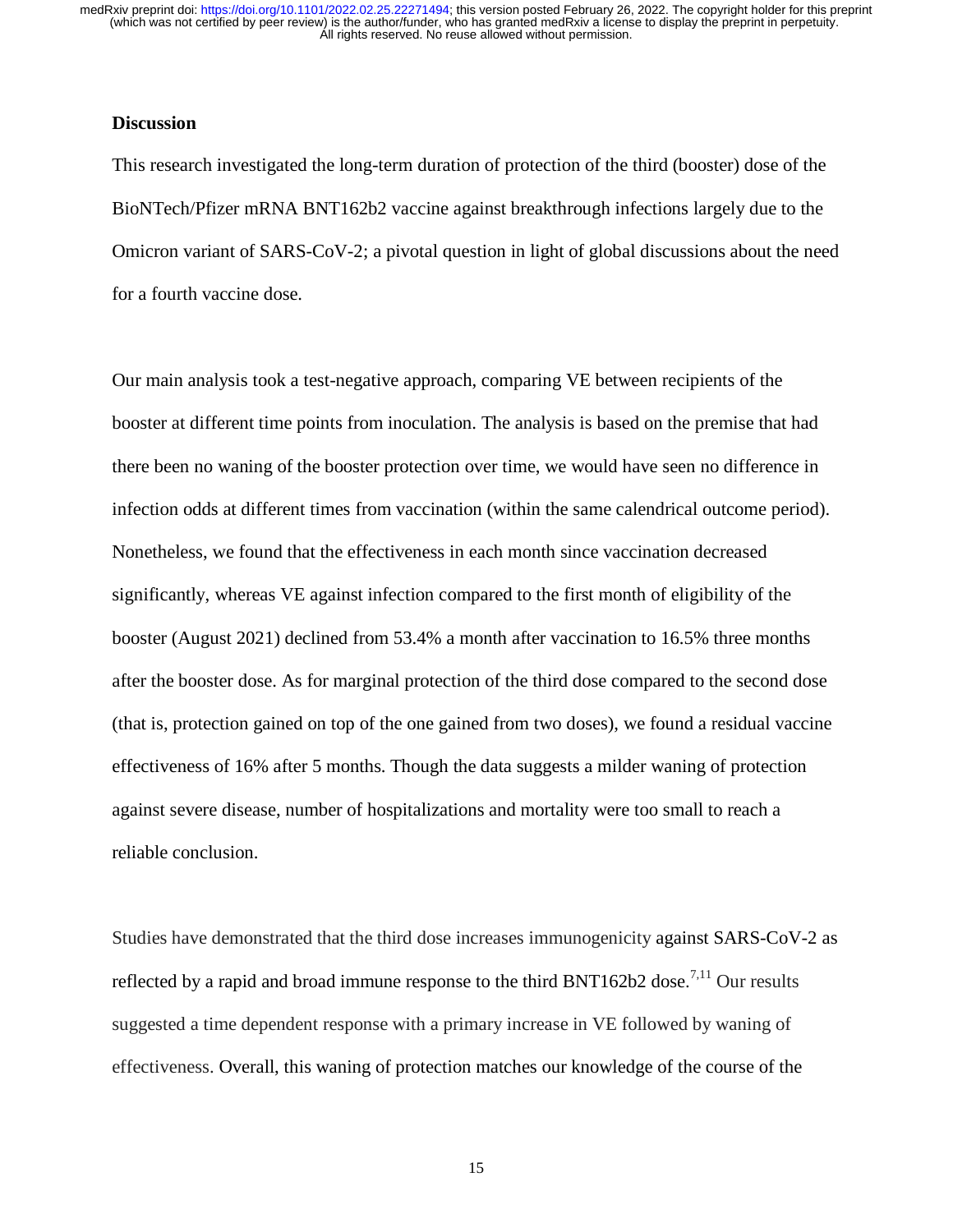second dose of the BNT162b2, where protection increases immediately after a dose, but decreases rapidly within a few months. However, it seems that effectiveness could be declining faster than that of the second dose.<sup>6,17</sup> The faster decline might partly be explain by an escape of the Omicron variant from neutralizing antibody responses, $^{18}$  though further variant-specific evidence need to be established. Our results further point to the fact that waning of VE is not primarily affected by comorbidities, but rather that the most important factor in long-term VE is time from the last inoculation.

This study has some important limitations. The main limitation of every observational SARS-CoV-2 study is a potential bias stemming from healthcare related behavior as it pertains to PCR testing. This issue has been discussed in previous studies as well,  $7,11,19$  and was more of a concern during the past months, in light of changing testing policies in Israel during the Omicron surge, where an overwhelming numbers of infected individuals did not allow the same test-forall policy, implemented in previous waves. The test-negative design, which does not assume that a lack of a positive test equals a negative test and somewhat adjusts for testing volume, attempts to better mitigate this bias and is the reason we chose this method for this analysis., especially Additionally, the August 2021 vaccinees, who served as the comparison group in the main analysis were generally older and correspondingly sicker. This limitation has also been discussed in previous COVID research, as vaccination rollout generally prioritized chronically ill individuals. Nonetheless, our matching and adjustment approach renders residual confounding by indication less likely. Lastly, as the Omicron variant was the dominant variant in Israel during the analysis, the waning effect against other strains could not be evaluated. This could explain that in our secondary analysis of the marginal effectiveness, the additional benefit gained one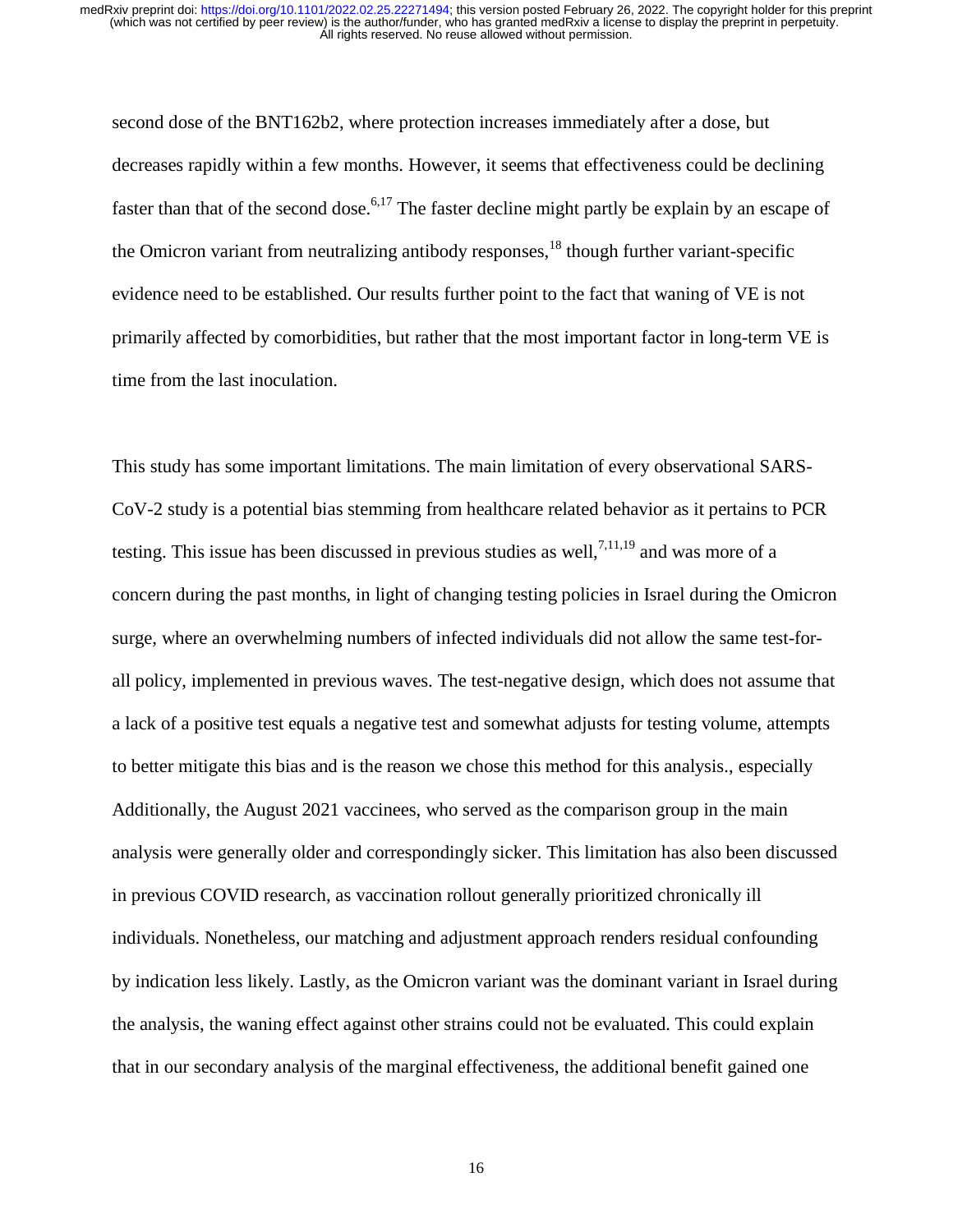month after inoculation was lower than the VE demonstrated in the same time frame in a previous research, $^{11}$  investigating the Delta variant.

In conclusion, this study demonstrates significant waning of VE of the third dose of the

BNT162b2 vaccine within a few months after administration. This waning effect, should prompt

policy discussion as to vaccine development and future dose allocation.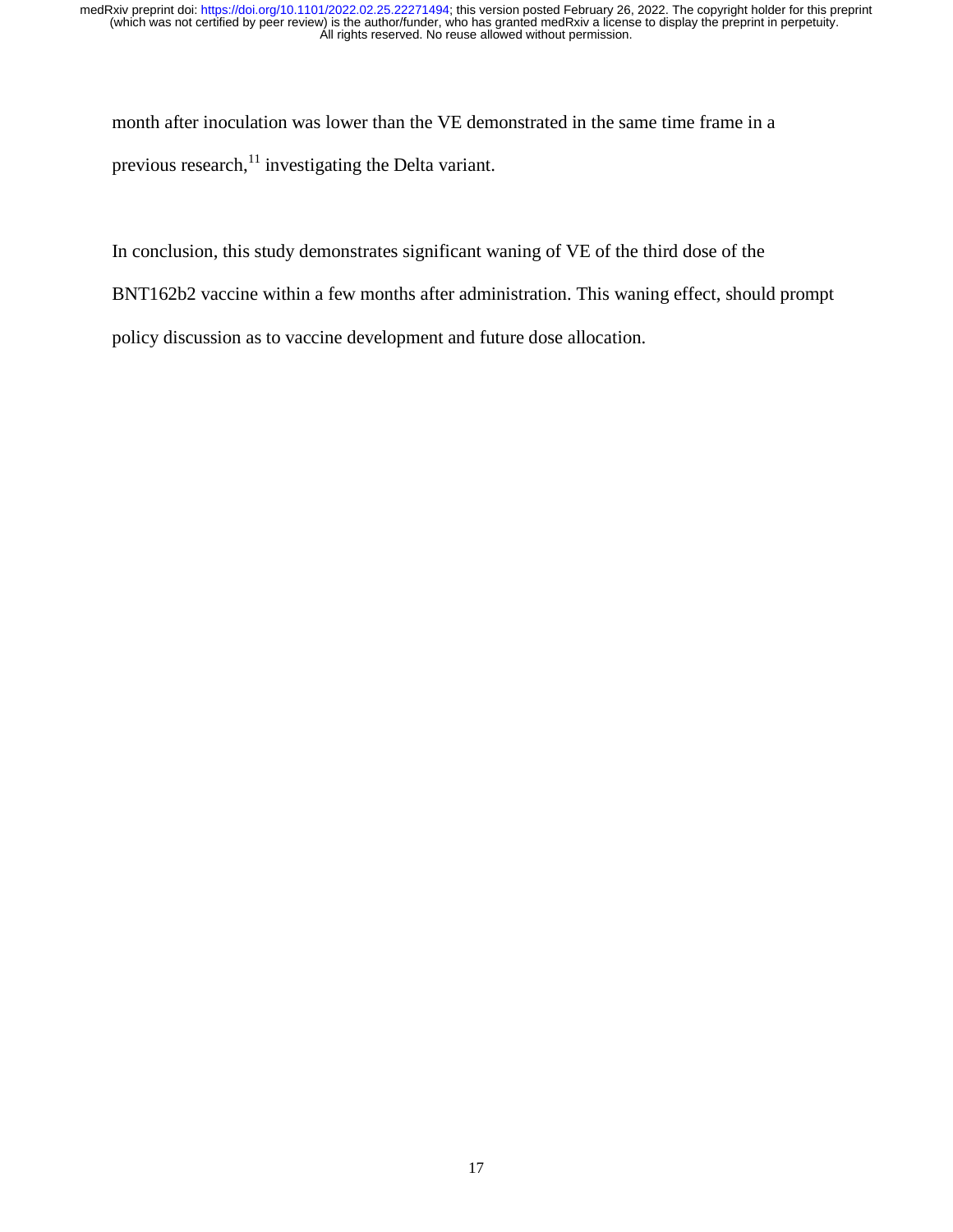#### **References**

- 1. Dagan N, Barda N, Kepten E, et al. BNT162b2 mRNA Covid-19 Vaccine in a Nationwide Mass Vaccination Setting. *N Engl J Med*. 2021;384(15).
- 2. Chodick G, Tene L, Rotem RS, et al. The Effectiveness of the Two-Dose BNT162b2 Vaccine: Analysis of Real-World Data. *Clin Infect Dis*. 2021;ciab438. doi:10.1093/CID/CIAB438
- 3. Polack FP, Thomas SJ, Kitchin N, et al. Safety and Efficacy of the BNT162b2 mRNA Covid-19 Vaccine. *N Engl J Med*. 2020;383(27):2603-2615. doi:10.1056/NEJMoa2034577
- 4. Haas EJ, Angulo FJ, McLaughlin JM, et al. Impact and effectiveness of mRNA BNT162b2 vaccine against SARS-CoV-2 infections and COVID-19 cases, hospitalisations, and deaths following a nationwide vaccination campaign in Israel: an observational study using national surveillance data. *Lancet*. 2021;397(10287):1819-1829. doi:10.1016/S0140-6736(21)00947-8/ATTACHMENT/687306D0-D11D-455C-BD73- 1D4556C1F770/MMC1.PDF
- 5. Mizrahi B, Lotan R, Kalkstein N, et al. Correlation of SARS-CoV-2-breakthrough infections to time-from-vaccine. *Nat Commun*. 2021;12(1):1-5. doi:10.1038/s41467-021- 26672-3
- 6. Chemaitelly H, Tang P, Hasan MR, et al. Waning of BNT162b2 Vaccine Protection against SARS-CoV-2 Infection in Qatar. *N Engl J Med*. 2021;385(24):e83. doi:10.1056/NEJMOA2114114/SUPPL\_FILE/NEJMOA2114114\_DISCLOSURES.PDF
- 7. Bar-On YM, Goldberg Y, Mandel M, et al. Protection of BNT162b2 Vaccine Booster against Covid-19 in Israel. *N Engl J Med*. 2021;385(15):1393-1400.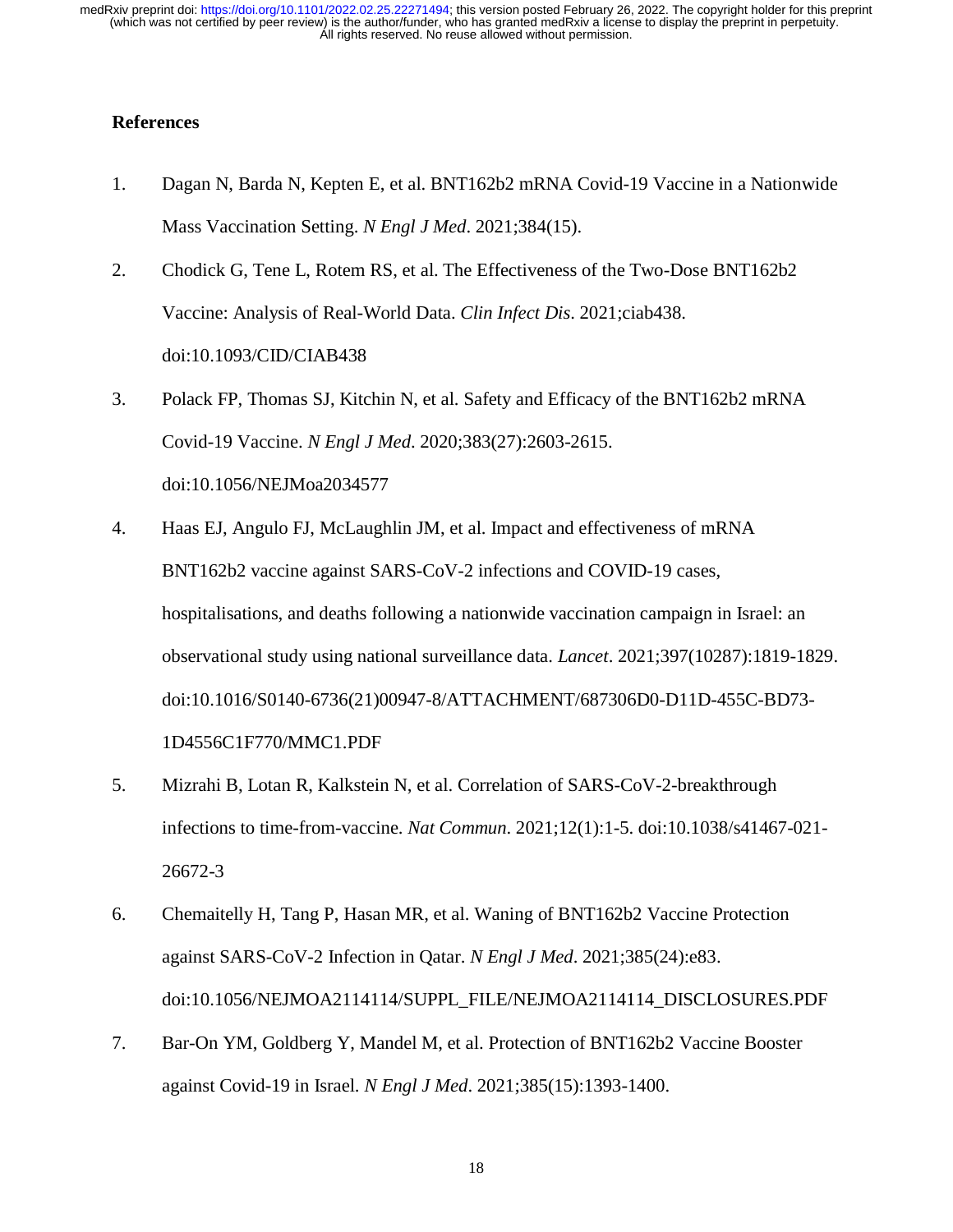#### doi:10.1056/NEJMoa2114255

- 8. Levin EG, Lustig Y, Cohen C, et al. Waning Immune Humoral Response to BNT162b2 Covid-19 Vaccine over 6 Months. *N Engl J Med*. 2021;385(24):e84. doi:10.1056/NEJMOA2114583/SUPPL\_FILE/NEJMOA2114583\_DATA-SHARING.PDF
- 9. Levine-Tiefenbrun M, Yelin I, Alapi H, et al. Viral loads of Delta-variant SARS-CoV-2 breakthrough infections after vaccination and booster with BNT162b2. *Nat Med 2021*. Published online 2021:1-3. doi:10.1038/s41591-021-01575-4
- 10. Tenforde MW, Self WH, Naioti EA, et al. Sustained Effectiveness of Pfizer-BioNTech and Moderna Vaccines Against COVID-19 Associated Hospitalizations Among Adults — United States, March–July 2021. *Morb Mortal Wkly Rep*. 2021;70(34):1156. doi:10.15585/MMWR.MM7034E2
- 11. Patalon T, Gazit S, Pitzer VE, et al. Odds of Testing Positive for SARS-CoV-2 Following Receipt of 3 vs 2 Doses of the BNT162b2 mRNA Vaccine. *JAMA Intern Med*. Published online November 30, 2021. doi:10.1001/JAMAINTERNMED.2021.7382
- 12. Arbel R, Hammerman A, Sergienko R, et al. BNT162b2 Vaccine Booster and Mortality Due to Covid-19. *https://doi.org/101056/NEJMoa2115624*. 2021;385(26):2413-2420. doi:10.1056/NEJMOA2115624
- 13. Global Initiative on Sharing All Influenza Data (GISAID). GISAID hCov19 Variants. Published 2022. Accessed January 29, 2022. https://www.gisaid.org/hcov19-variants/
- 14. SARS-CoV-2 variants in analyzed sequences, Israel. Accessed December 30, 2021. https://ourworldindata.org/grapher/covid-variants-area?country=~ISR
- 15. Israeli Ministry of Health. Fourth Dose of the Vaccine Approved for People with a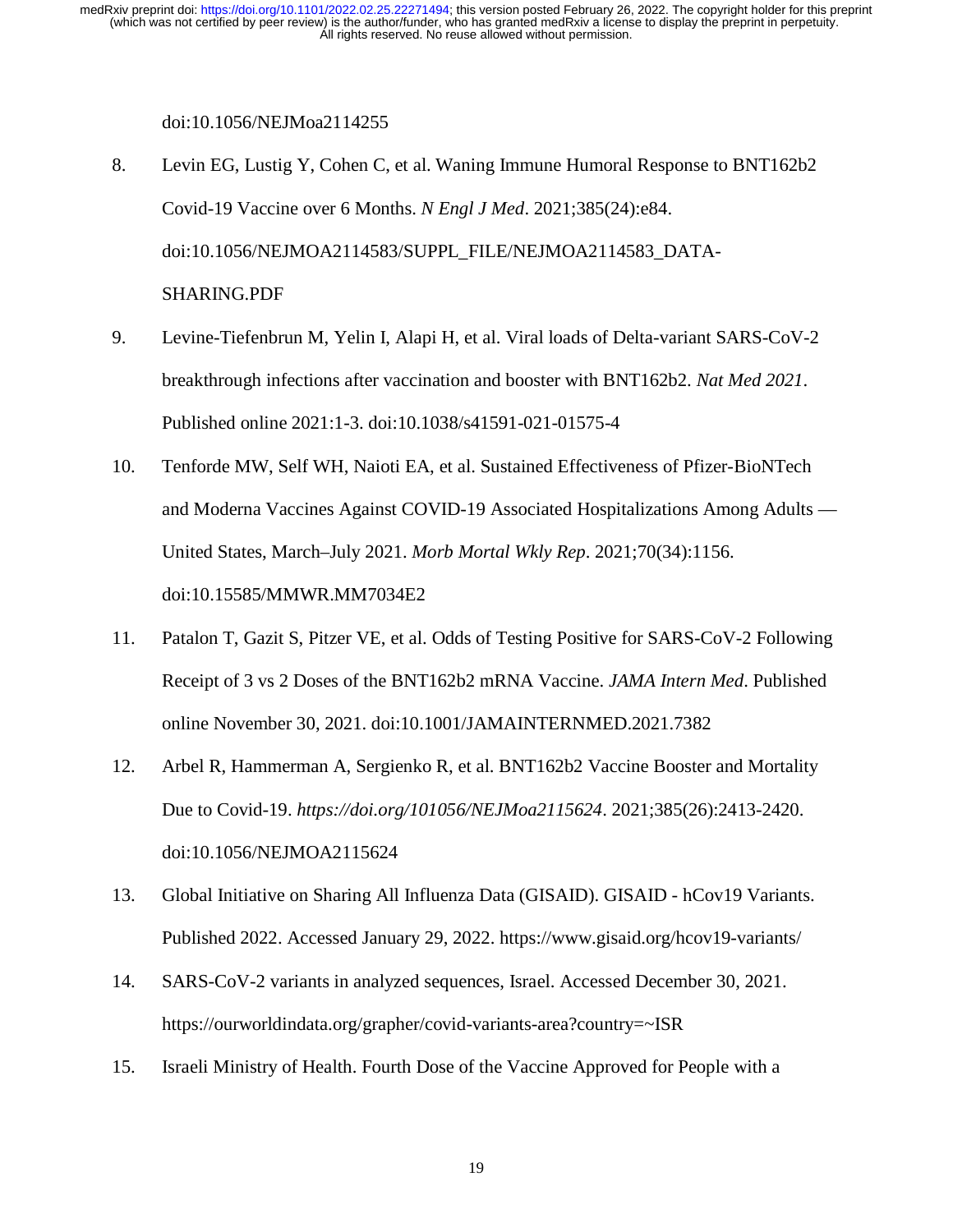Weakened Immune System. Published 2021.

https://www.gov.il/en/departments/news/30122021-05

- 16. Israeli Ministry of Health. Recommendation: a Fourth Dose to People under 60. Published 2022. Accessed January 29, 2022. https://www.gov.il/en/departments/news/25012022-01
- 17. Goldberg Y, Mandel M, Bar-On YM, et al. Waning Immunity after the BNT162b2 Vaccine in Israel. *N Engl J Med*. 2021;385(24):e85. doi:10.1056/NEJMOA2114228/SUPPL\_FILE/NEJMOA2114228\_DISCLOSURES.PDF
- 18. Girard B, Tomassini JE, Deng W, et al. mRNA-1273 Vaccine-elicited Neutralization of SARS-CoV-2 Omicron in Adolescents and Children. *medRxiv Prepr Serv Heal Sci*. Published online January 25, 2022. doi:10.1101/2022.01.24.22269666
- 19. Mizrahi B, Lotan R, Kalkstein N, et al. Correlation of SARS-CoV-2-breakthrough infections to time-from-vaccine. *Nat Commun*. 2021;12(1):1-5.
- 20. Shalev V, Chodick G, Goren I, Silber H, Kokia E, Heymann AD. The use of an automated patient registry to manage and monitor cardiovascular conditions and related outcomes in a large health organization. *Int J Cardiol*. 2011;152(3):345-349. doi:10.1016/j.ijcard.2010.08.002
- 21. Chodick G, Heymann AD, Shalev V, Kookia E. The epidemiology of diabetes in a large Israeli HMO. *Eur J Epidemiol*. 2003;18(12):1143-1146. doi:10.1023/B:EJEP.0000006635.36802.c8
- 22. Coresh J, Turin TC, Matsushita K, et al. Decline in estimated glomerular filtration rate and subsequent risk of end-stage renal disease and mortality. *JAMA - J Am Med Assoc*. 2014;311(24):2518-2531. doi:10.1001/jama.2014.6634
- 23. Dean NE, Hogan JW, Schnitzer ME. Covid-19 Vaccine Effectiveness and the Test-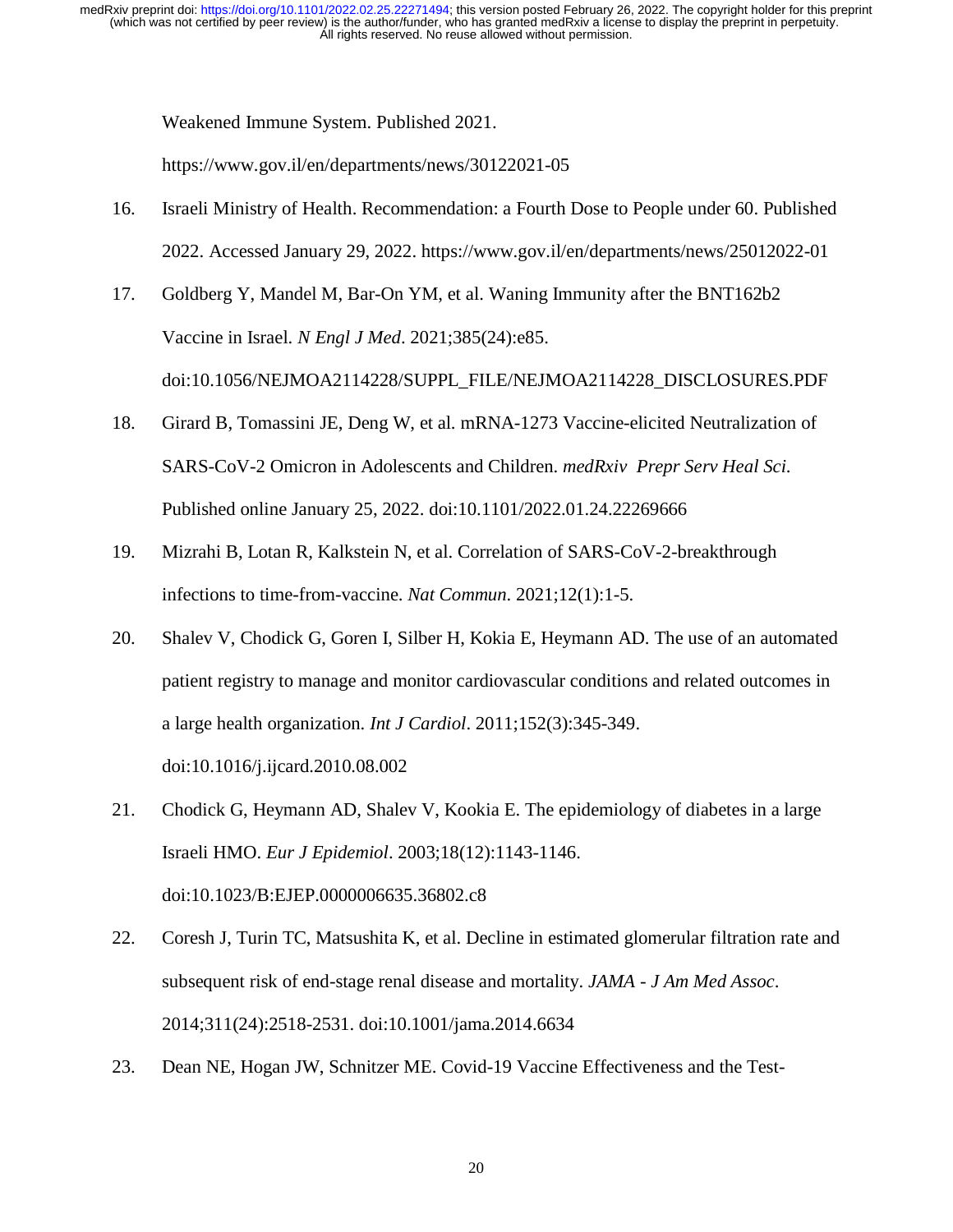> Negative Design. *https://doi.org/101056/NEJMe2113151*. 2021;385(15):1431-1433. doi:10.1056/NEJME2113151

- 24. Abu-Raddad LJ, Chemaitelly H, Butt AA. Effectiveness of the BNT162b2 Covid-19 Vaccine against the B.1.1.7 and B.1.351 Variants. *N Engl J Med*. 2021;385(2):187-189. doi:10.1056/NEJMC2104974/SUPPL\_FILE/NEJMC2104974\_DISCLOSURES.PDF
- 25. Ballinger GA. Using Generalized Estimating Equations for Longitudinal Data Analysis: *https://doi.org/101177/1094428104263672*. 2016;7(2):127-150.

doi:10.1177/1094428104263672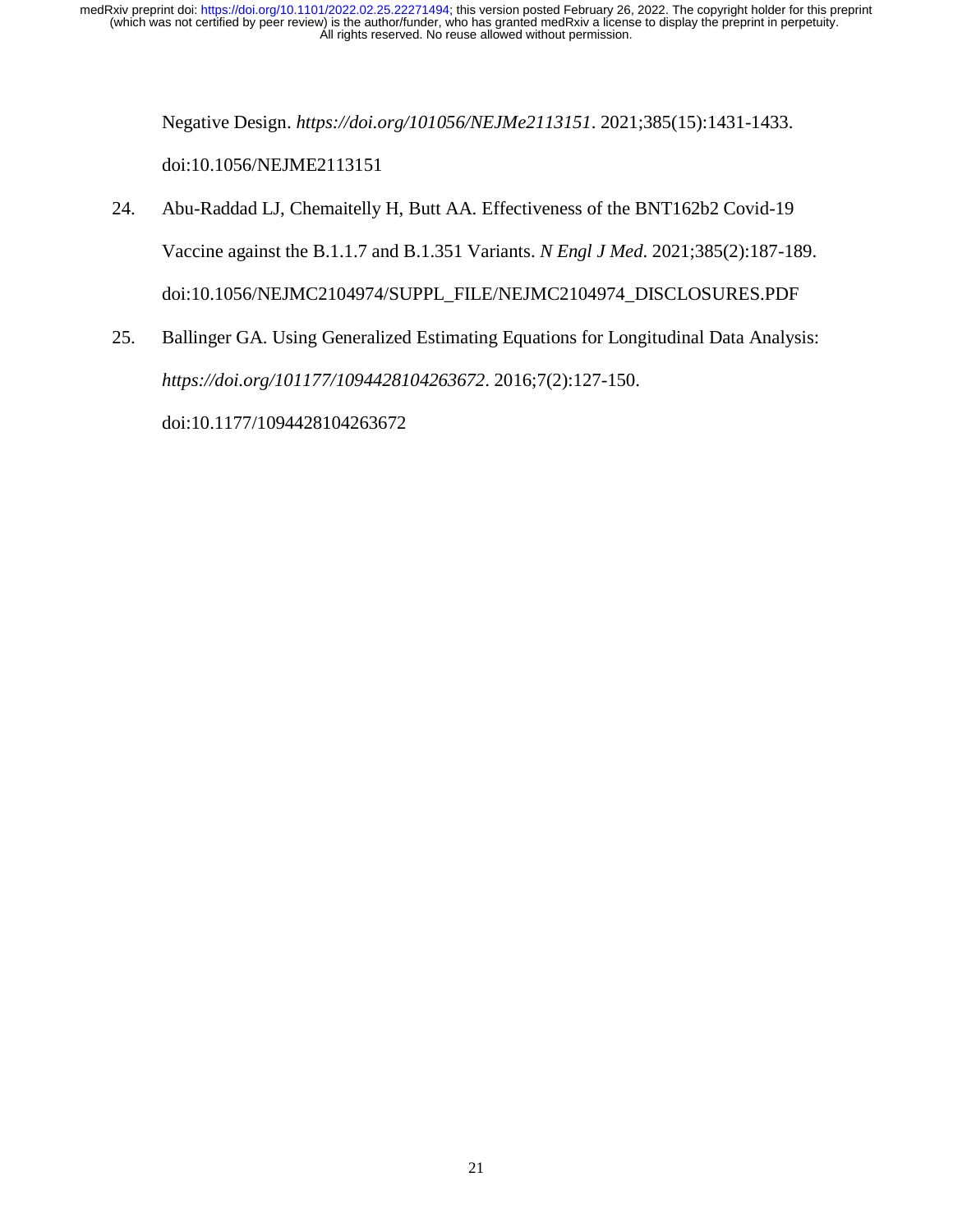# **Tables and Figures**

**Figure 1.** Daily SARS-Cov-2 infection and SARS-Cov-2-related hospitalization rates per 10,000 persons



**Figure 2.** Adjusted Odds Ratio (left) and Vaccine Effectiveness (right) against SARS-CoV-2 breakthrough infection

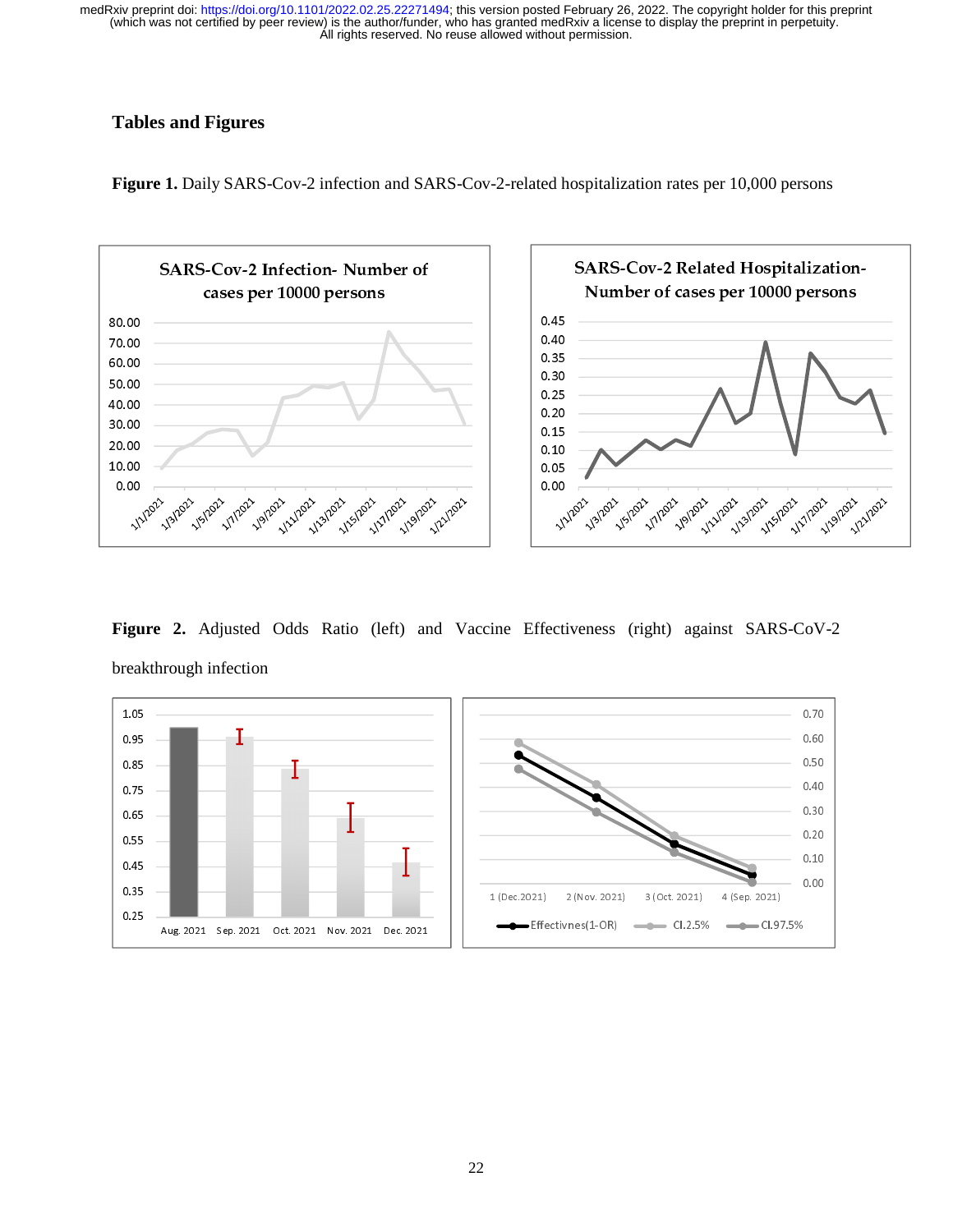|                                                   | Exposure Groups/Booster period                                               |                |                |               |              |              |  |
|---------------------------------------------------|------------------------------------------------------------------------------|----------------|----------------|---------------|--------------|--------------|--|
|                                                   | Dec 2021<br>Sep 2021<br>Oct 2021<br>Nov 2021<br>Second dose only<br>Aug 2021 |                |                |               |              |              |  |
|                                                   | $(N=54221)$                                                                  | $(N=129868)$   | $(N=142238)$   | $(N=47515)$   | $(N = 8233)$ | $(N=7190)$   |  |
| Sex                                               |                                                                              |                |                |               |              |              |  |
| Female                                            | 32363 (59.7%)                                                                | 71664 (55.2%)  | 82343 (57.9%)  | 29308 (61.7%) | 4959 (60.2%) | 4260 (59.2%) |  |
| Male                                              | 21858 (40.3%)                                                                | 58204 (44.8%)  | 59895 (42.1%)  | 18207 (38.3%) | 3274 (39.8%) | 2930 (40.8%) |  |
| Age Groups                                        |                                                                              |                |                |               |              |              |  |
| [16, 30)                                          | 22633 (41.7%)                                                                | 1568 (1.2%)    | 51574 (36.3%)  | 18965 (39.9%) | 3428 (41.6%) | 3569 (49.6%) |  |
| [30, 40)                                          | 12327 (22.7%)                                                                | 5889 (4.5%)    | 37780 (26.6%)  | 11873 (25.0%) | 2103 (25.5%) | 1593 (22.2%) |  |
| [40, 50)                                          | 9458 (17.4%)                                                                 | 25694 (19.8%)  | 32911 (23.1%)  | 8905 (18.7%)  | 1365 (16.6%) | 1023 (14.2%) |  |
| [50, 60)                                          | 5463 (10.1%)                                                                 | 42065 (32.4%)  | 13667 (9.6%)   | 4835 (10.2%)  | 662 (8.0%)   | 547 (7.6%)   |  |
| $60+$<br>Socioeconomic                            | 4340 (8.0%)                                                                  | 54652 (42.1%)  | 6306 (4.4%)    | 2937 (6.2%)   | 675 (8.2%)   | 458 (6.4%)   |  |
| status                                            |                                                                              |                |                |               |              |              |  |
| High                                              | 12622 (23.3%)                                                                | 54111 (41.7%)  | 58723 (41.3%)  | 13315 (28.0%) | 2429 (29.5%) | 2312 (32.2%) |  |
| Middle                                            | 29689 (54.8%)                                                                | 62546 (48.2%)  | 69872 (49.1%)  | 26750 (56.3%) | 4348 (52.8%) | 3712 (51.6%) |  |
| Low                                               | 11831 (21.8%)                                                                | 12978 (10.0%)  | 13468 (9.5%)   | 7378 (15.5%)  | 1444 (17.5%) | 1157 (16.1%) |  |
| Missing                                           | 79 (0.1%)                                                                    | 233 (0.2%)     | $175(0.1\%)$   | 72 (0.2%)     | $12(0.1\%)$  | $9(0.1\%)$   |  |
| Social Sector                                     |                                                                              |                |                |               |              |              |  |
| General Jewish                                    | 46446 (85.7%)                                                                | 123210 (94.9%) | 134380 (94.5%) | 43210 (90.9%) | 7352 (89.3%) | 6410 (89.2%) |  |
| Arab                                              | 4243 (7.8%)                                                                  | 2610 (2.0%)    | 3904 (2.7%)    | 2717 (5.7%)   | 597 (7.3%)   | 494 (6.9%)   |  |
| Ultra-Orthodox Jew<br>Cardiov ascular<br>diseases | 3532 (6.5%)                                                                  | 4048 (3.1%)    | 3954 (2.8%)    | 1588 (3.3%)   | 284 (3.4%)   | 286 (4.0%)   |  |
| No                                                | 51886 (95.7%)                                                                | 111880 (86.1%) | 137876 (96.9%) | 45952 (96.7%) | 7899 (95.9%) | 6936 (96.5%) |  |
| Yes                                               | 2335 (4.3%)                                                                  | 17988 (13.9%)  | 4362 (3.1%)    | 1563 (3.3%)   | 334 (4.1%)   | 254 (3.5%)   |  |
| Diabetes Mellitus                                 |                                                                              |                |                |               |              |              |  |
| No                                                | 52315 (96.5%)                                                                | 110743 (85.3%) | 138150 (97.1%) | 46073 (97.0%) | 7940 (96.4%) | 6992 (97.2%) |  |
| Yes                                               | 1906 (3.5%)                                                                  | 19125 (14.7%)  | 4088 (2.9%)    | 1442 (3.0%)   | 293 (3.6%)   | 198 (2.8%)   |  |
| Hypertension                                      |                                                                              |                |                |               |              |              |  |
| No                                                | 49678 (91.6%)                                                                | 87595 (67.4%)  | 132847 (93.4%) | 43901 (92.4%) | 7538 (91.6%) | 6725 (93.5%) |  |
| Yes                                               | 4543 (8.4%)                                                                  | 42273 (32.6%)  | 9391 (6.6%)    | 3614 (7.6%)   | 695 (8.4%)   | 465 (6.5%)   |  |
| <b>CKD</b>                                        |                                                                              |                |                |               |              |              |  |
| No                                                | 52108 (96.1%)                                                                | 106643 (82.1%) | 138241 (97.2%) | 45987 (96.8%) | 7888 (95.8%) | 6990 (97.2%) |  |
| Yes                                               | 2113 (3.9%)                                                                  | 23225 (17.9%)  | 3997 (2.8%)    | 1528 (3.2%)   | 345 (4.2%)   | 200 (2.8%)   |  |
| COPD                                              |                                                                              |                |                |               |              |              |  |
| No                                                | 53860 (99.3%)                                                                | 125985 (97.0%) | 141682 (99.6%) | 47266 (99.5%) | 8176 (99.3%) | 7161 (99.6%) |  |
| Yes                                               | 361 (0.7%)                                                                   | 3883 (3.0%)    | 556 (0.4%)     | 249 (0.5%)    | 57 (0.7%)    | 29 (0.4%)    |  |

#### **Table 1.** Population characteristics by exposure groups in tested population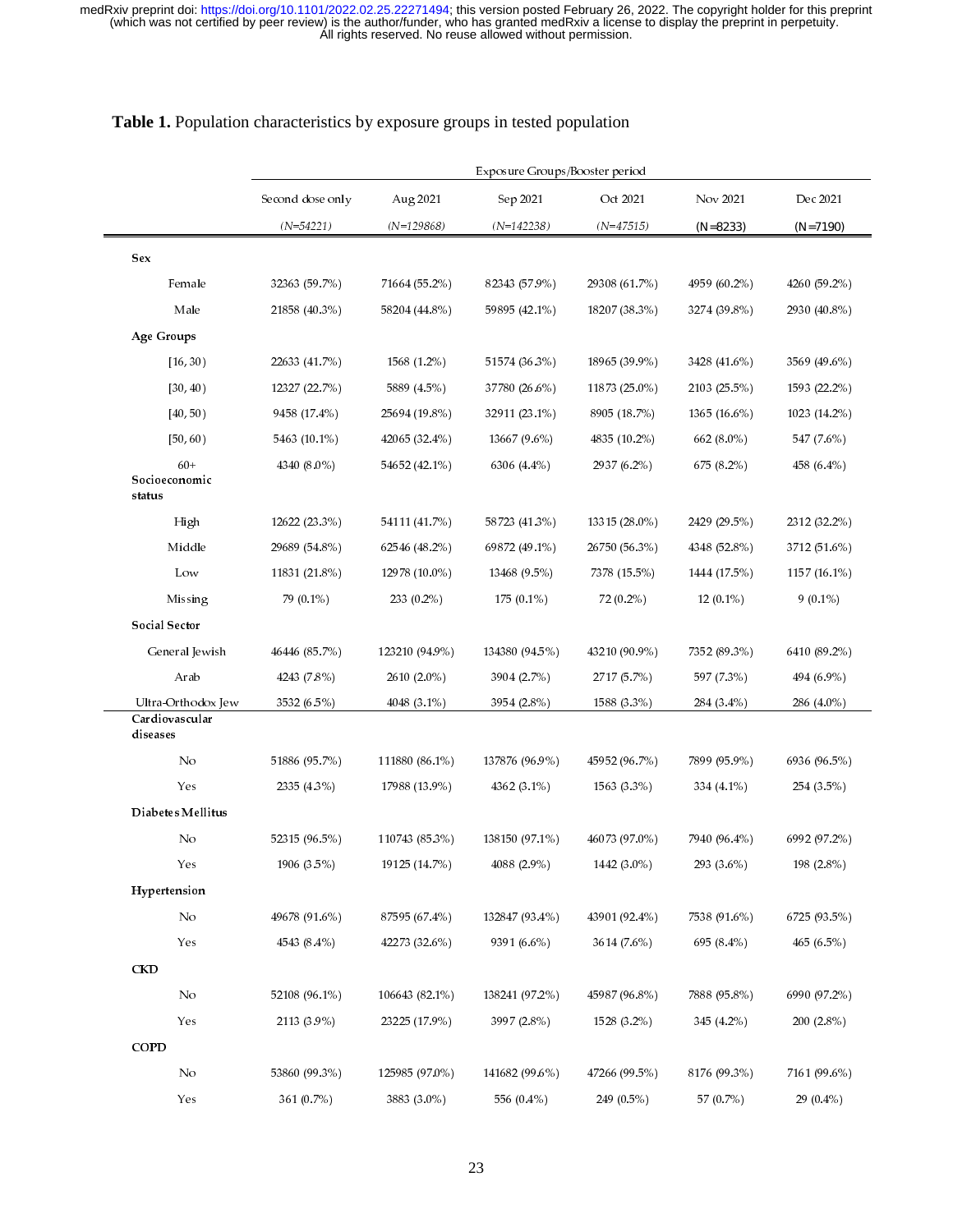| Obesity ( $BMI \geq 30$ ) |               |                |                |               |              |               |
|---------------------------|---------------|----------------|----------------|---------------|--------------|---------------|
| No                        | 47998 (88.5%) | 102774 (79.1%) | 125861 (88.5%) | 41762 (87.9%) | 7298 (88.6%) | 6465 (89.9%)  |
| Yes                       | 6223 (11.5%)  | 27094 (20.9%)  | 16377 (11.5%)  | 5753 (12.1%)  | 935 (11.4%)  | 725 (10.1%)   |
| Immunosuppression         |               |                |                |               |              |               |
| No                        | 52556 (96.9%) | 118570 (91.3%) | 138071 (97.1%) | 46233 (97.3%) | 7943 (96.5%) | 7000 (97.4%)  |
| Yes                       | $1665(3.1\%)$ | 11298 (8.7%)   | 4167 (2.9%)    | 1282 (2.7%)   | 290 (3.5%)   | 190 $(2.6\%)$ |

CKD – Chronic Kidney Disease; COPD – Chronic Obstructive Pulmonary Disease.

**Table 2.** Main analysis; adjusted Third Dose Effectiveness (VE) against SARS-Cov2 infection. VE was defined as 100%\*[1-(Odds Ratio)] for each of the month-since-vaccination categories. ORs were estimated with conditional logistic regression on a 1:1 matched dataset, and adjusted for comorbidities.

| <b>Exposure Groups/Booster</b><br>Period | Cases | Controls | Adjusted Third<br>Dose VE $(\% )$ for<br>SARS-Cov2 Infection<br>(CI 95%) |
|------------------------------------------|-------|----------|--------------------------------------------------------------------------|
| Aug. 2021                                | 21777 | 21234    | Reference                                                                |
| Sep. 2021                                | 25419 | 24432    | 3.6(0.6, 6.5)                                                            |
| Oct. 2021                                | 7050  | 7773     | 16.5(13, 19.9)                                                           |
| Nov. 2021                                | 792   | 1156     | 35.7(29.8, 41.2)                                                         |
| Dec. 2021                                | 421   | 864      | 53.4(47.7, 58.6)                                                         |
|                                          | 55459 | 55459    |                                                                          |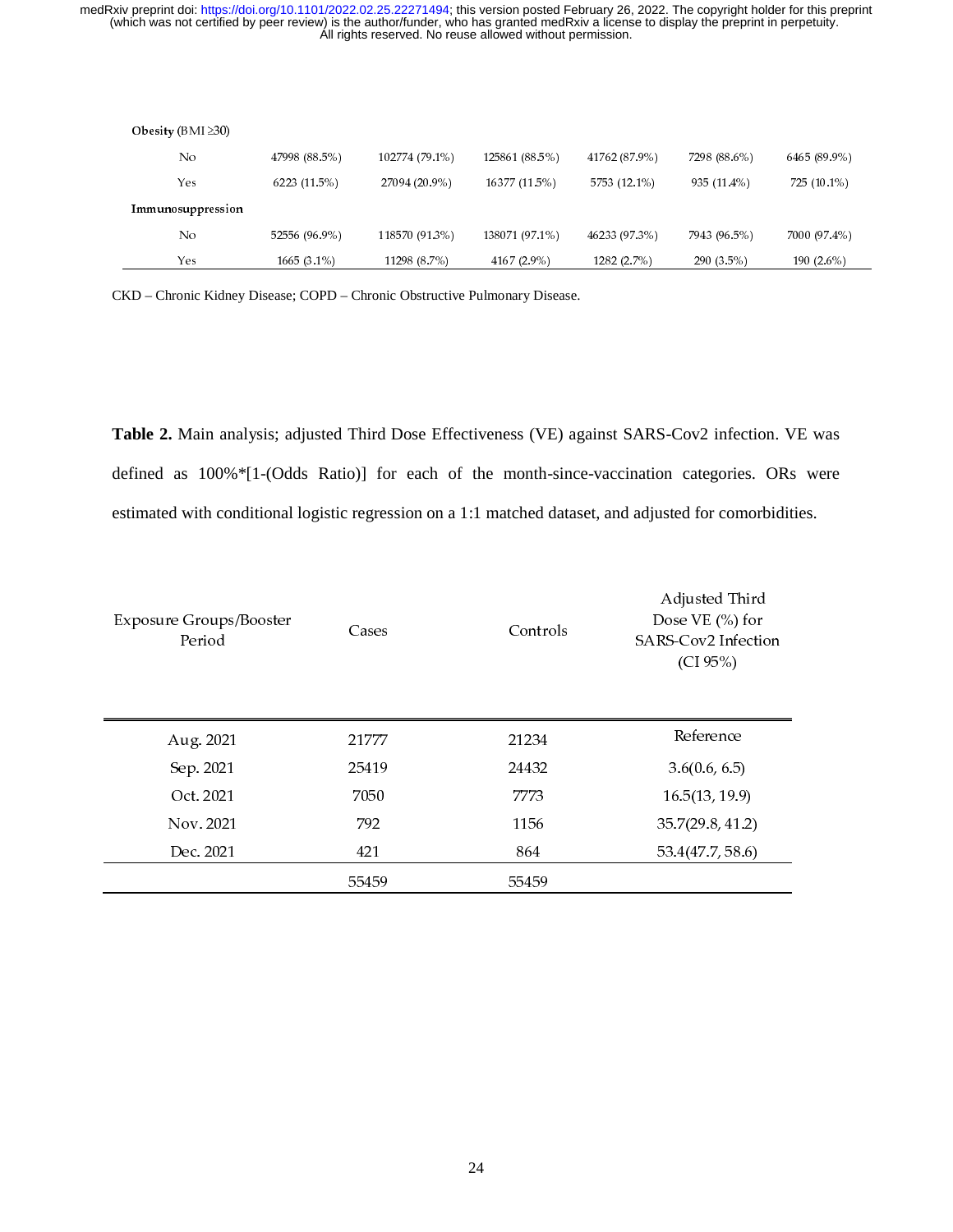#### **Table 3.** Additional analysis; adjusted Third Dose Effectiveness (VE) against SARS-Cov2 infection,

compared to second-dose only vaccinees.

| <b>Exposure Groups/Booster</b><br>Period | Cases | Controls | Adjusted Third<br>Dose $VE$ (%) for<br>SARS-Cov2 Infection<br>(CI 95%) |
|------------------------------------------|-------|----------|------------------------------------------------------------------------|
| Second Dose Only                         | 7866  | 6264     | Reference                                                              |
| Aug. 2021                                | 21900 | 21588    | 16(12.3, 19.5)                                                         |
| Sep. 2021                                | 25920 | 25623    | 18.3(15.2, 21.2)                                                       |
| Oct. 2021                                | 7378  | 8583     | 29.1(26.1, 32)                                                         |
| Nov. 2021                                | 872   | 1305     | 43.2(38.2, 47.8)                                                       |
| Dec. 2021                                | 491   | 1064     | 59.4(54.9, 63.5)                                                       |
|                                          | 64427 | 64427    |                                                                        |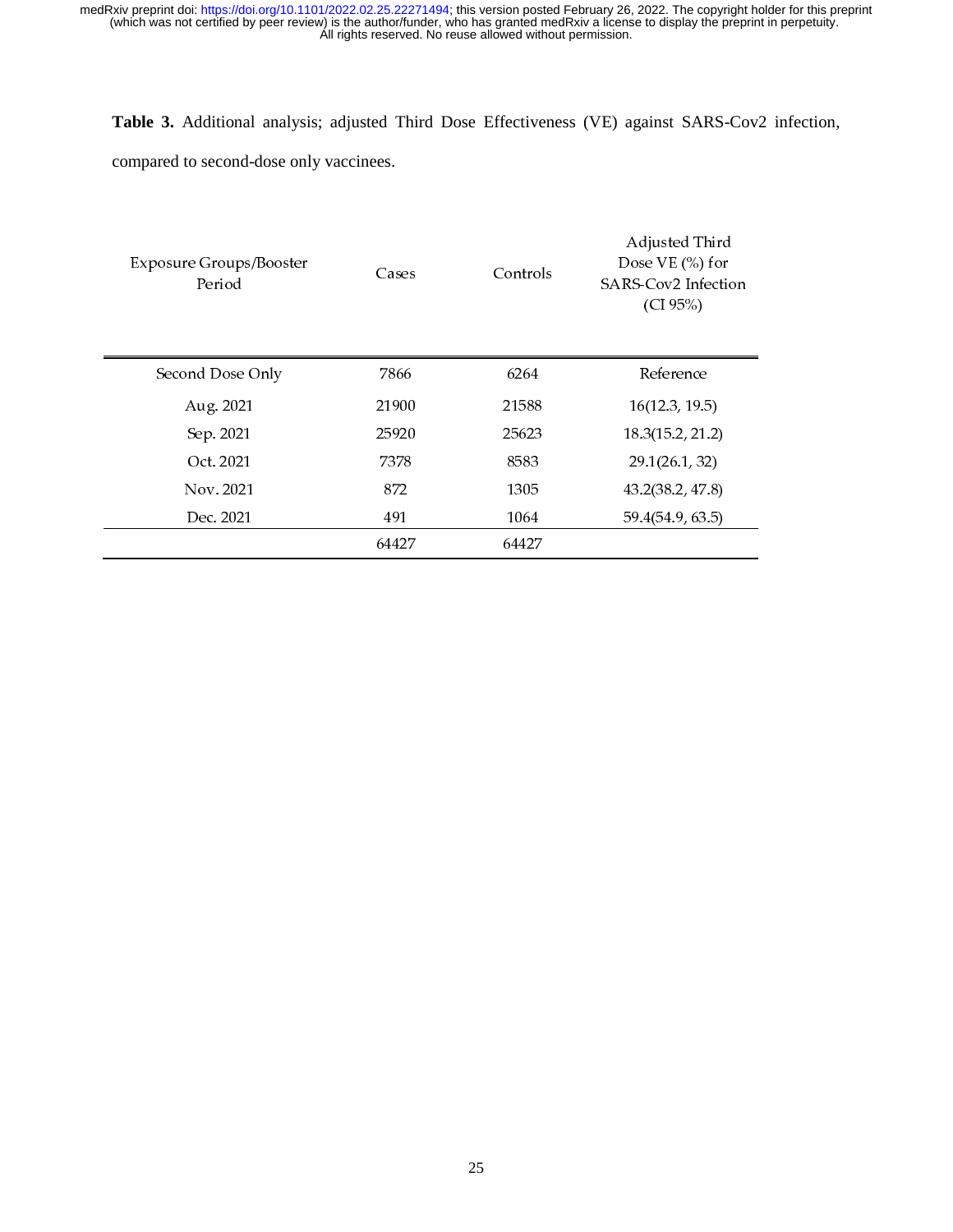# **Supplementary Tables and Figures**

**Table S1.** Conditional logistic regression results for SARS-Cov2 infection and COVID-19-related hospitalization.

|                                      |               | Infection      | <b>SARS-Cov2 Related</b><br>Hospitalization |                 |  |
|--------------------------------------|---------------|----------------|---------------------------------------------|-----------------|--|
|                                      | CI(95%)<br>OR |                | OR                                          | CI(95%)         |  |
| Exposure Groups/Booster<br>period(2) |               |                |                                             |                 |  |
| Sep. 2021                            | 0.964         | (0.935, 0.994) | 0.876                                       | (0.477, 1.607)  |  |
| Oct. 2021                            | 0.835         | (0.801, 0.87)  | 0.812                                       | (0.345, 1.911)  |  |
| Nov. 2021                            | 0.643         | (0.588, 0.702) | 0.672                                       | (0.075, 6.052)  |  |
| Dec. 2021                            | 0.466         | (0.414, 0.523) | 2.681                                       | (0.321, 22.383) |  |
| Cardiovascular Diseases              | 0.964         | (0.919, 1.012) | 1.611                                       | (0.928, 2.798)  |  |
| Diabetes Mellitus                    | 0.945         | (0.903, 0.989) | 0.795                                       | (0.467, 1.354)  |  |
| Hypertension                         | 0.994         | (0.96, 1.029)  | 2.448                                       | (1.496, 4.005)  |  |
| COPD                                 | 0.890         | (0.808, 0.98)  | 2.354                                       | (0.97, 5.71)    |  |
| Immunosuppression                    | 0.949         | (0.901, 0.998) | 3.441                                       | (1.878, 6.305)  |  |
| Obesity (BMI $\geq$ 30)              | 0.946         | (0.918, 0.976) | 0.915                                       | (0.566, 1.481)  |  |

(2) Reference period: administration of booster during August 2021

COPD: Chronic Obstructive Pulmonary Disease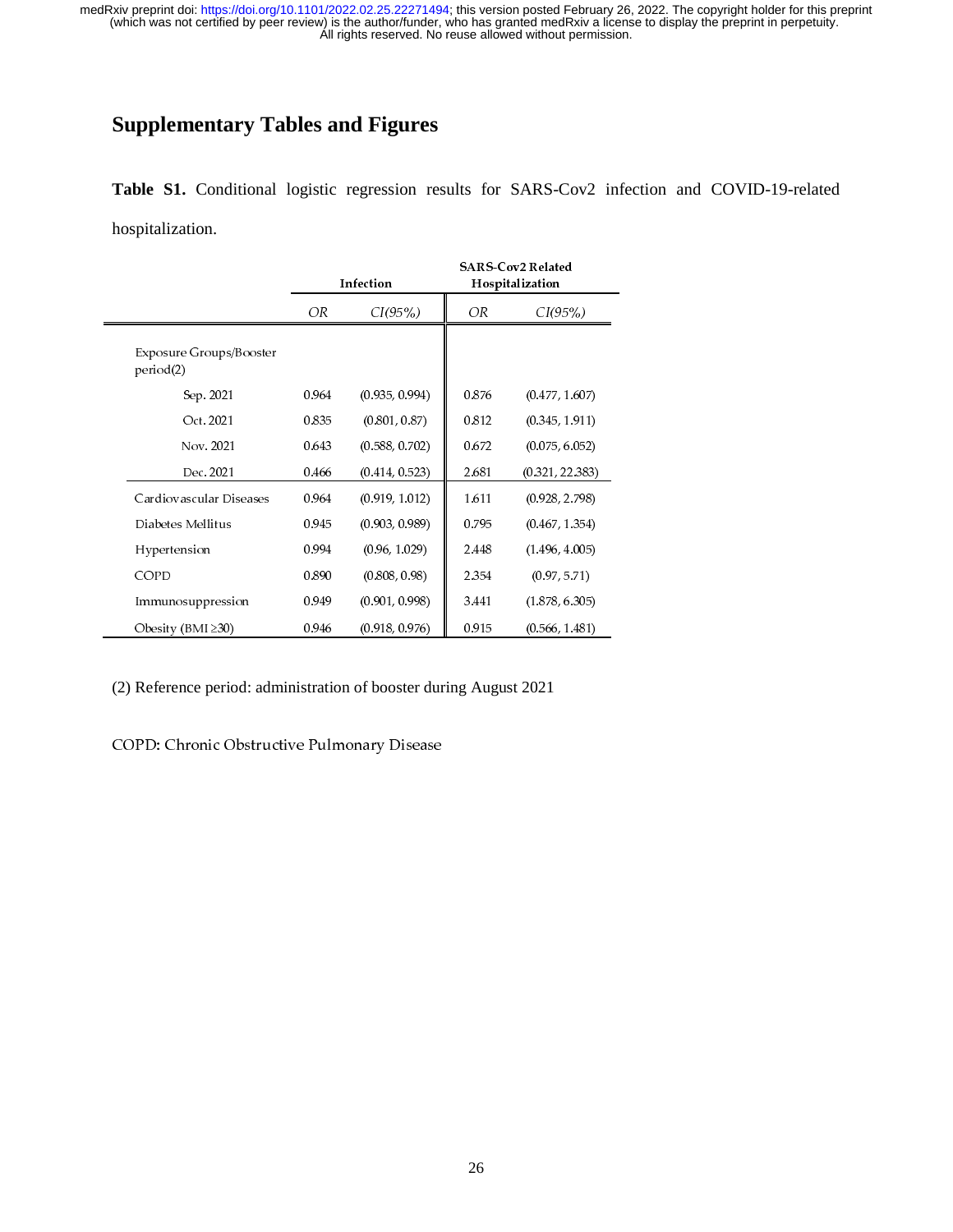|                                | Infection |                |  |
|--------------------------------|-----------|----------------|--|
|                                | OR        | CI(95%)(1)     |  |
| Exposure Groups/Booster period |           |                |  |
| Sep. 2021(2)                   | 0.953     | (0.932, 0.974) |  |
| Oct. 2021(2)                   | 0.838     | (0.814, 0.863) |  |
| Nov. 2021(2)                   | 0.660     | (0.623, 0.7)   |  |
| Dec. 2021(2)                   | 0.468     | (0.434, 0.505) |  |
| Sex(Male)                      | 1.097     | (1.08, 1.114)  |  |
| Age Groups(3)                  |           |                |  |
| [30, 40]                       | 0.801     | (0.782, 0.821) |  |
| [40, 50)                       | 0.826     | (0.806, 0.846) |  |
| [50, 60)                       | 0.829     | (0.806, 0.852) |  |
| $60+$                          | 0.706     | (0.682, 0.73)  |  |
| SES Group(4)                   |           |                |  |
| High                           | 1.006     | (0.99, 1.023)  |  |
| Low                            | 0.932     | (0.906, 0.959) |  |
| Other                          | 0.779     | (0.628, 0.966) |  |
| Social Sector(5)               |           |                |  |
| Arab                           | 1.047     | (0.998, 1.099) |  |
| Orthodox Jew                   | 2.435     | (2.334, 2.54)  |  |
| Cardiovascular Diseases        | 0.964     | (0.93, 0.999)  |  |
| Diabetes Mellitus              | 0.977     | (0.945, 1.011) |  |
| Hypertension                   | 0.958     | (0.934, 0.984) |  |
| COPD                           | 0.896     | (0.832, 0.966) |  |
| Immunosuppression              | 0.929     | (0.894, 0.964) |  |
| Obesity (BMI ≥30)              | 0.936     | (0.916, 0.958) |  |
| Test Calendar Week(6)          |           |                |  |
| Jan 8-14                       | 2.393     | (2.345, 2.441) |  |
| Jan 15-21                      | 3.496     | (3.427, 3.566) |  |
| Second Dose Month(7)           |           |                |  |
| Feb. 2021                      | 1.236     | (1.211, 1.261) |  |
| March 2021                     | 1.270     | (1.238, 1.303) |  |
| Apr. 2021                      | 1.041     | (0.98, 1.107)  |  |
| May 2021                       | 1.004     | (0.895, 1.127) |  |
| June 2021                      | 1.035     | (0.854, 1.255) |  |
| <b>July 2021</b>               | 1.024     | (0.829, 1.265) |  |

# **Table S2.** GEE logistic regression results for SARS-Cov2 infection allowing for multiple negative tests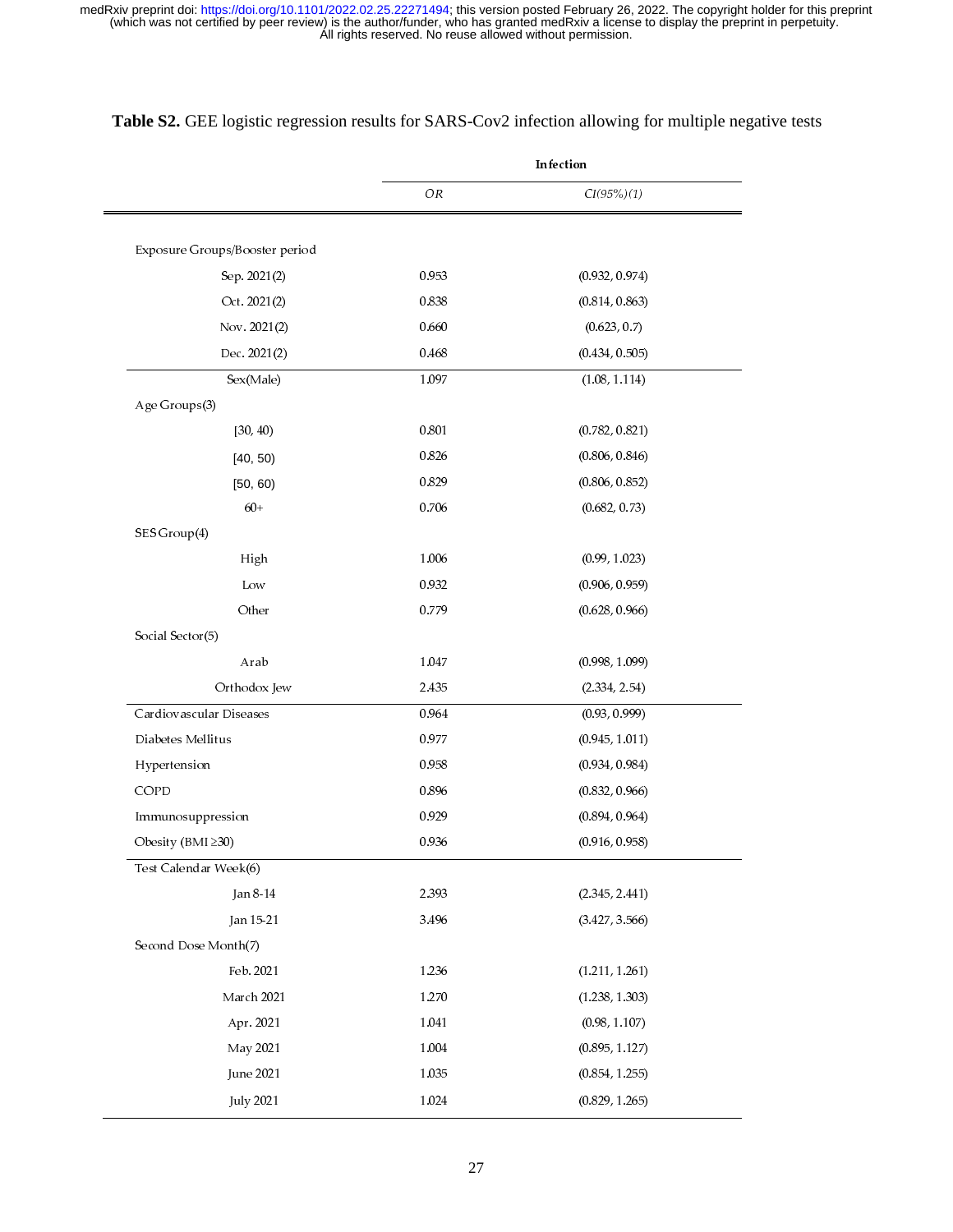(1) Robust 95% Wald confidence intervals were calculated using logistic generalized estimating equation (GEE) model, (3) Ref.: Age group [16, 30), (4) Ref.: High SES, (5) Ref.: Other, (6) Ref.: calendar week 01- 07/01

COPD: Chronic Obstructive Pulmonary Disease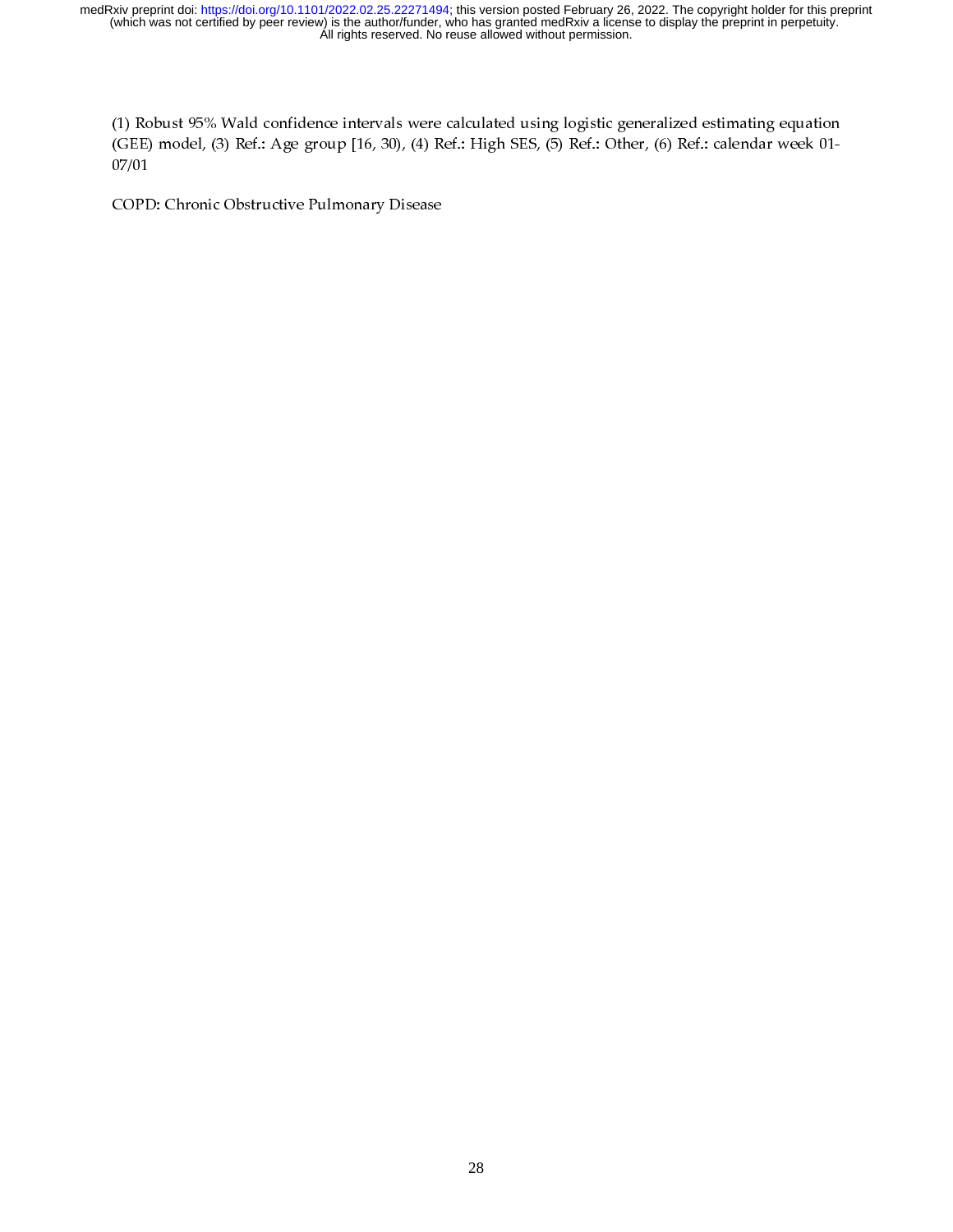# **Table S3.** Conditional logistic regression results for SARS-CoV-2 infection including PCR tests

taken up to 6 days after the fourth vaccine dose

|                                             | Infection |                |  |
|---------------------------------------------|-----------|----------------|--|
|                                             | OR        | CI(95%)(1)     |  |
| <b>Exposure Groups/Booster</b><br>period(2) |           |                |  |
| Sep. 2021                                   | 0.974     | (0.945, 1.004) |  |
| Oct. 2021                                   | 0.846     | (0.813, 0.881) |  |
| Nov. 2021                                   | 0.690     | (0.631, 0.755) |  |
| Dec. 2021                                   | 0.471     | (0.419, 0.529) |  |
| Cardiovascular Diseases                     | 0.964     | (0.924, 1.006) |  |
| Diabetes Mellitus                           | 0.958     | (0.92, 0.998)  |  |
| Hypertension                                | 0.988     | (0.957, 1.02)  |  |
| <b>COPD</b>                                 | 0.962     | (0.886, 1.045) |  |
| Immunosuppression                           | 0.908     | (0.867, 0.951) |  |
| Obesity (BMI $\geq 30$ )                    | 0.952     | (0.925, 0.98)  |  |

 $(1)$  95% wald confidence interval

(2) Reference period/exposure group: August 2021

COPD: Chronic Obstructive Pulmonary Disease